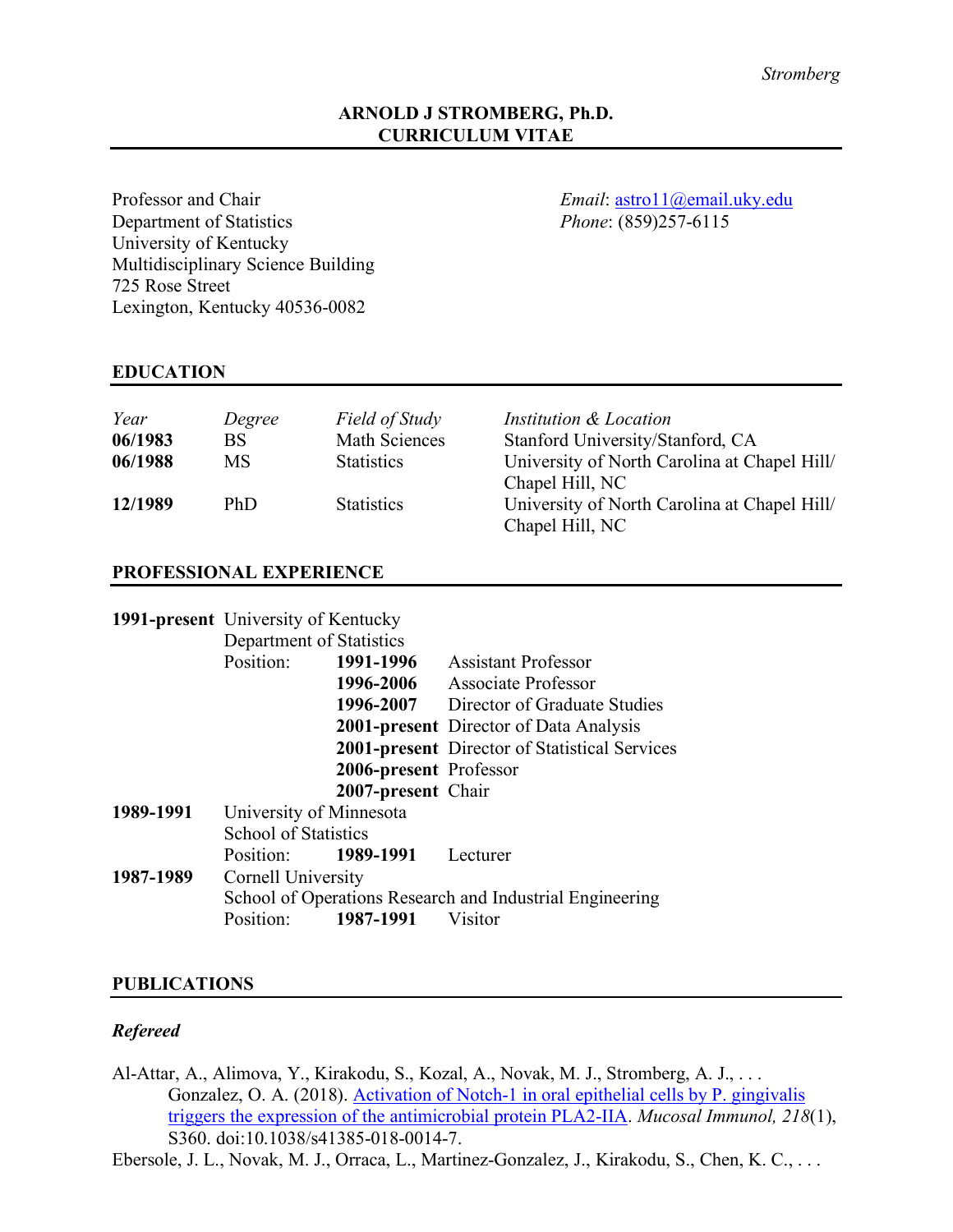Gonzalez, O. A. (2018). Hypoxia-inducible transcription factors, HIF1A and HIF2A, increase in aging mucosal tissues. *Immunology, 154*(3), 452-464. doi:10.1111/imm.12894.

- Ferrin, J., Ebersole, J. L., Kirakodu, S., Jensen, D., Al-Attar, A., Peyyala, R., . . . Gonzalez, O. A. (2018). Gene expression analysis of neuropeptides in oral mucosa during periodontal disease in nonhuman primates. *J Periodontol*. doi:10.1002/JPER.17-0521.
- Grulke, E. A., Rice, S. E., Xiong, J., Yamamoto, K., Soon, T. H., Thompson, K., . . . Qian, D. (2018). Size and shape distributions of carbon black aggregates by transmission electron microscopy. *Carbon, 130*, 822-833.
- Grulke, E. A., Wu, X., Ji, Y., Buhr, E., Yamamoto, K., Woong Song, N., . . . Stromberg, A. J. (2018). Differentiating gold nanorod samples using particle size and shape distributions from transmission electron microscope images. *Metrologia, 55*(2), 254.
- Lesniak, A. Y., Bergstrom, H., Clasey, J. L., Stromberg, A. J., & Abel, M. (2018). The Effect of Personal Protective Equipment on Firefighter Occupational Performance. *Medicine and science in sports and exercise, 50*(5s), 739.
- Zabor, E. C., Coit, D., Gershenwald, J. E., McMasters, K. M., Michaelson, J. S., Stromberg, A. J., & Panageas, K. S. (2018). Variability in Predictions from Online Tools: A Demonstration Using Internet-Based Melanoma Predictors. *Ann Surg Oncol*. doi:10.1245/s10434-018-6370-4.
- Evans, H.M., Simpson, A., Shen, S., Stromberg, A.J., Pickett, C.L., & Garvy, B.A. (2017). The trophic life cycle stage of the opportunistic fungal pathogen *Pneumocystis murina* hinders the ability of dendritic cells to stimulate CD4+ T cell responses. *Infect Immun.* doi: 10.1128/IAI.00396-17 [Epub-ahead of print].
- Grulke, E. A., Yamamoto, K., Kumagai, K., Hausler, I., Osterle, W., Ortel, E., . . . Stromberg, A. J. (2017). Size and shape distributions of primary crystallites in titania aggregates. *Adv Powder Technol, 28*(7), 1647-1659. doi:10.1016/j.apt.2017.03.027.
- Perkins, J.T., Petriollo, M.C., Xu, L., Stromberg, A.J., & Hennig, B. (2017). An open-sourced statistical application for identifying complex toxicological interactions of environmental pollutants. *Rev Environ Health. 32*(1-2), 23-26. doi: 10.1515/reveh-2016-0044.
- Wahlang, B., Perkins, J.T., Petriollo, M.C., Hoffman, J.B., Stromberg, A.J., & Hennig, B. (2017). A compromised liver alters polychlorinated biphenyl-mediated toxicity. *Toxicology*. 380, 11-12. doi: 10.1016/j.tox.2017.02.001.
- Wang, O., Titlow, W.B., McClintock, D.A., Stromberg, A.J., & McClintock, T.S. (2017). Activity-Dependent Gene Expression in the Mammalian Olfactory Epithelium. *Chem Senses*. doi: 10.1093/chemse/bjx028. [Epub ahead of print].
- Zhang, G., Titlow, W. B., Biecker, S. M., Stromberg, A. J., & McClintock, T. S. (2016). Lhx2 Determines Odorant Receptor Expression Frequency in Mature Olfactory Sensory Neurons. *eNeuro, 3*(5). doi:10.1523/ENEURO.0230-16.2016
- Wang, H., Horbinski, C., Wu, H., Liu, Y., Sheng, S., Liu, J., . . . Wang, C. (2016). NanoStringDiff: a novel statistical method for differential expression analysis based on NanoString nCounter data. *Nucleic Acids Res, 44*(20), e151. doi:10.1093/nar/gkw677
- Pandruvada, S. N., Gonzalez, O. A., Kirakodu, S., Gudhimella, S., Stromberg, A. J., Ebersole, J. L., . . . Huja, S. S. (2016). Bone biology-related gingival transcriptome in ageing and periodontitis in non-human primates. *J Clin Periodontol, 43*(5), 408-417. doi:10.1111/jcpe.12528
- McMasters, K. M., Egger, M. E., Edwards, M. J., Ross, M. I., Reintgen, D. S., Noyes, R. D., . . . Scoggins, C. R. (2016). Final Results of the Sunbelt Melanoma Trial: A Multi-Institutional Prospective Randomized Phase III Study Evaluating the Role of Adjuvant High-Dose Interferon Alfa-2b and Completion Lymph Node Dissection for Patients Staged by Sentinel Lymph Node Biopsy. *J Clin Oncol, 34*(10), 1079-1086. doi:10.1200/JCO.2015.63.3776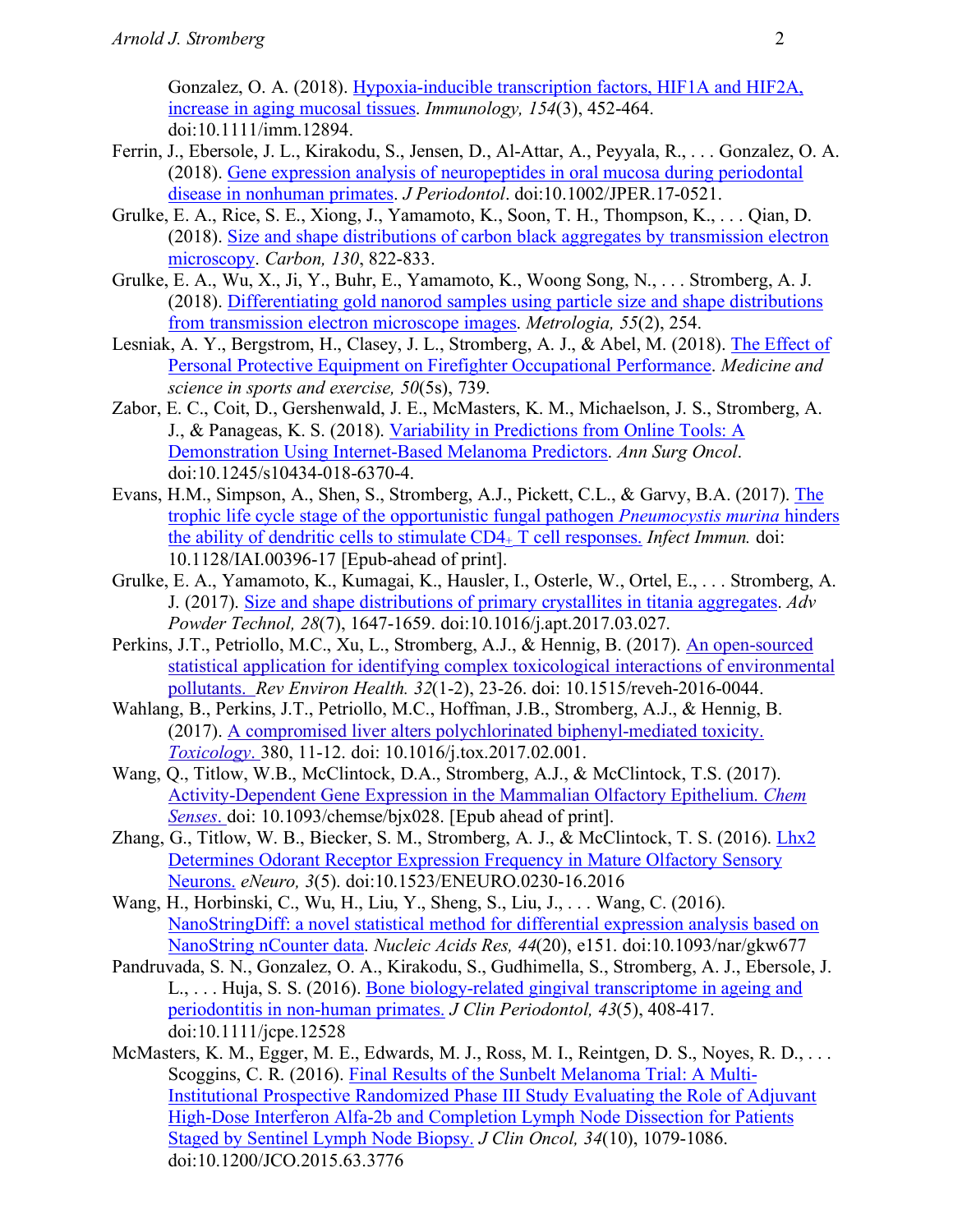- Egger, M. E., Bhutiani, N., Farmer, R. W., Stromberg, A. J., Martin, R. C., 2nd, Quillo, A. R., . . . Scoggins, C. R. (2016). Prognostic factors in melanoma patients with tumor-negative sentinel lymph nodes. *Surgery, 159*(5), 1412-1421. doi:10.1016/j.surg.2015.12.002
- Voss, S. R., Palumbo, A., Nagarajan, R., Gardiner, D. M., Muneoka, K., Stromberg, A. J., & Athippozhy, A. T. (2015). Gene expression during the first 28 days of axolotl limb regeneration I: Experimental design and global analysis of gene expression. *Regeneration (Oxf), 2*(3), 120-136. doi:10.1002/reg2.37
- Starr, M. E., Takahashi, H., Okamura, D., Zwischenberger, B. A., Mrazek, A. A., Ueda, J., . . . Saito, H. (2015). Increased coagulation and suppressed generation of activated protein C in aged mice during intra-abdominal sepsis. *Am J Physiol Heart Circ Physiol, 308*(2), H83-91. doi:10.1152/ajpheart.00289.2014
- Trudgen, K., Khattar, N. H., Bensadoun, E., Arnold, S., Stromberg, A. J., & Hirschowitz, E. A. (2014). Autoantibody profiling for lung cancer screening longitudinal retrospective analysis of CT screening cohorts. *PLoS One, 9*(2), e87947. doi:10.1371/journal.pone.0087947
- Rogier, E. W., Frantz, A. L., Bruno, M. E., Wedlund, L., Cohen, D. A., Stromberg, A. J., & Kaetzel, C. S. (2014). Lessons from mother: Long-term impact of antibodies in breast milk on the gut microbiota and intestinal immune system of breastfed offspring. *Gut Microbes, 5*(5), 663-668. doi:10.4161/19490976.2014.969984
- Rogier, E. W., Frantz, A. L., Bruno, M. E., Wedlund, L., Cohen, D. A., Stromberg, A. J., & Kaetzel, C. S. (2014). Secretory antibodies in breast milk promote long-term intestinal homeostasis by regulating the gut microbiota and host gene expression. *Proc Natl Acad Sci U S A, 111*(8), 3074-3079. doi:10.1073/pnas.1315792111
- Pedroja, A. T., Blegen, M. A., Abravanel, R., Stromberg, A. J., & Spurlock, B. (2014). The relationship between hospital systems load and patient harm. *J Patient Saf, 10*(3), 168- 175. doi:10.1097/PTS.0b013e31829e4f82
- Matthews, J. C., Zhang, Z., Patterson, J. D., Bridges, P. J., Stromberg, A. J., & Boling, J. A. (2014). Hepatic transcriptome profiles differ among maturing beef heifers supplemented with inorganic, organic, or mixed (50% inorganic: 50% organic) forms of dietary selenium. *Biol Trace Elem Res, 160*(3), 321-339. doi:10.1007/s12011-014-0050-4
- Hofe, C. R., Feng, L., Zephyr, D., Stromberg, A. J., Hennig, B., & Gaetke, L. M. (2014). Fruit and vegetable intake, as reflected by serum carotenoid concentrations, predicts reduced probability of polychlorinated biphenyl-associated risk for type 2 diabetes: National Health and Nutrition Examination Survey 2003-2004. *Nutr Res, 34*(4), 285-293. doi:10.1016/j.nutres.2014.02.001
- Hofe, C. R., Feng, L., Zephyr, D., Stromberg, A. J., Hennig, B., & Gaetke, L. M. (2014). Fruit and vegetable intake, as reflected by serum carotenoid concentrations, predicts reduced probability of polychlorinated biphenyl-associated risk for type 2 diabetes: National Health and Nutrition Examination Survey 2003-2004. *Nutr Res, 34*(4), 285-293. doi:10.1016/j.nutres.2014.02.001
- Haynes, P., Nava, K. E., Lawson, B. A., Chung, C. S., Mitov, M. I., Campbell, S. G., . . . Campbell, K. S. (2014). Transmural heterogeneity of cellular level power output is reduced in human heart failure. *J Mol Cell Cardiol, 72*, 1-8. doi:10.1016/j.yjmcc.2014.02.008
- Gonzalez, O. A., Novak, M. J., Kirakodu, S., Orraca, L., Chen, K. C., Stromberg, A., . . . Ebersole, J. L. (2014). Comparative analysis of gingival tissue antigen presentation pathways in ageing and periodontitis. *J Clin Periodontol, 41*(4), 327-339. doi:10.1111/jcpe.12212
- Fischl, A. M., Heron, P. M., Stromberg, A. J., & McClintock, T. S. (2014). Activity-dependent genes in mouse olfactory sensory neurons. *Chem Senses, 39*(5), 439-449. doi:10.1093/chemse/bju015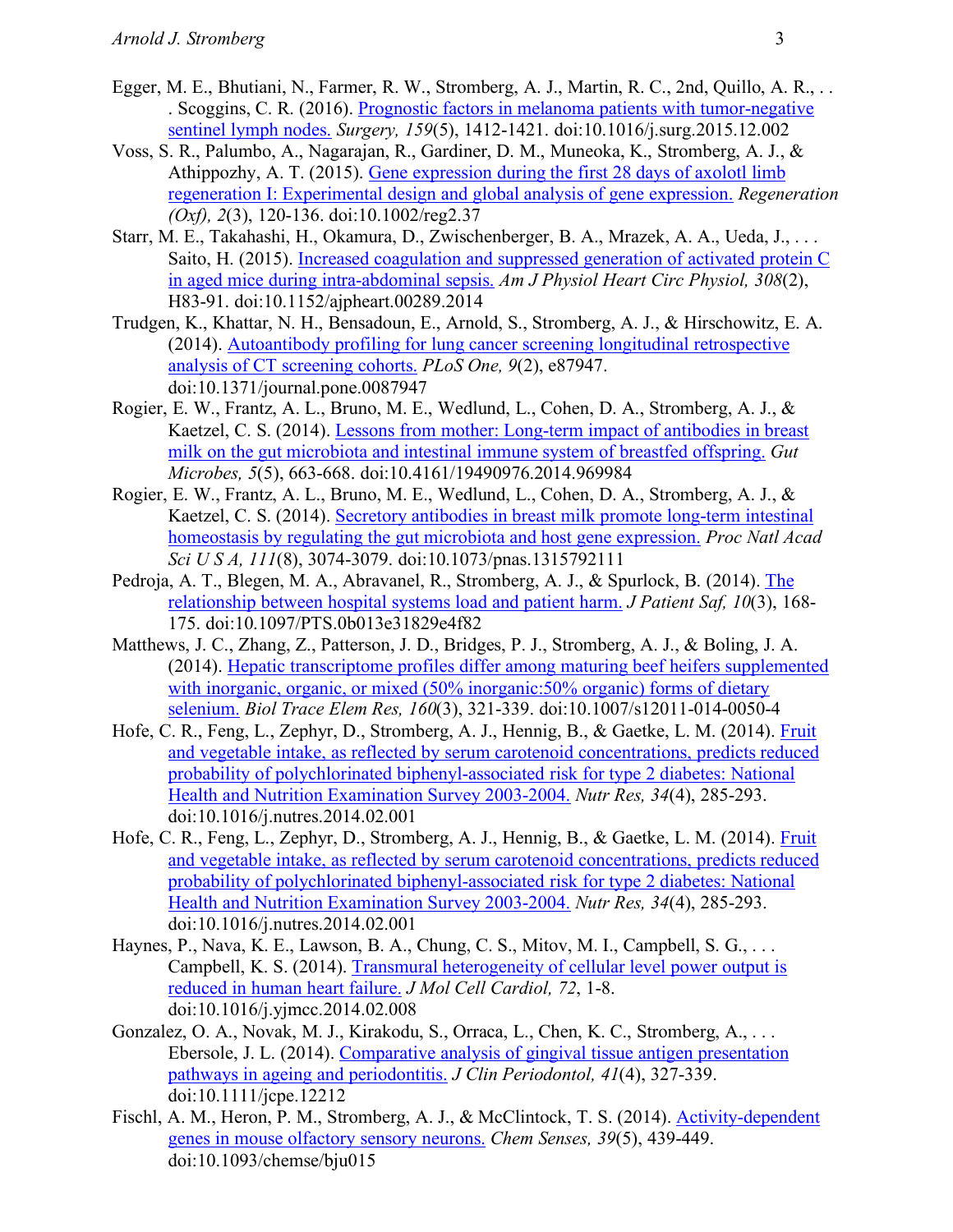- Ebersole, J. L., Kirakodu, S., Novak, M. J., Stromberg, A. J., Shen, S., Orraca, L., . . . Gonzalez, O. A. (2014). Cytokine gene expression profiles during initiation, progression and resolution of periodontitis. *J Clin Periodontol, 41*(9), 853-861. doi:10.1111/jcpe.12286
- Schnobrich, M. R., Riddle, W. T., Stromberg, A. J., & LeBlanc, M. M. (2013). Factors affecting live foal rates of Thoroughbred mares that undergo manual twin elimination. *Equine Vet J, 45*(6), 676-680. doi:10.1111/evj.12074
- Gonzalez, O. A., Novak, M. J., Kirakodu, S., Stromberg, A. J., Shen, S., Orraca, L., . . . Ebersole, J. L. (2013). Effects of aging on apoptosis gene expression in oral mucosal tissues. *Apoptosis, 18*(3), 249-259. doi:10.1007/s10495-013-0806-x
- Baker, N. A., Karounos, M., English, V., Fang, J., Wei, Y., Stromberg, A., . . . Cassis, L. A. (2013). Coplanar polychlorinated biphenyls impair glucose homeostasis in lean C57BL/6 mice and mitigate beneficial effects of weight loss on glucose homeostasis in obese mice. *Environ Health Perspect, 121*(1), 105-110. doi:10.1289/ehp.1205421
- Talbert, J., Blumenschein, K., Burke, A., Stromberg, A., & Freeman, P. (2012). Pseudoephedrine sales and seizures of clandestine methamphetamine laboratories in Kentucky. *Jama, 308*(15), 1524-1526. doi:10.1001/jama.2012.12992
- Okamura, D., Starr, M. E., Lee, E. Y., Stromberg, A. J., Evers, B. M., & Saito, H. (2012). Agedependent vulnerability to experimental acute pancreatitis is associated with increased systemic inflammation and thrombosis. *Aging Cell, 11*(5), 760-769. doi:10.1111/j.1474- 9726.2012.00841.x
- Nickell, M. D., Breheny, P., Stromberg, A. J., & McClintock, T. S. (2012). Genomics of mature and immature olfactory sensory neurons. *J Comp Neurol, 520*(12), 2608-2629. doi:10.1002/cne.23052
- Monaghan, J. R., Athippozhy, A., Seifert, A. W., Putta, S., Stromberg, A. J., Maden, M., ... Voss, S. R. (2012). Gene expression patterns specific to the regenerating limb of the Mexican axolotl. *Biol Open, 1*(10), 937-948. doi:10.1242/bio.20121594
- Huggins, P., Johnson, C. K., Schoergendorfer, A., Putta, S., Bathke, A. C., Stromberg, A. J., & Voss, S. R. (2012). Identification of differentially expressed thyroid hormone responsive genes from the brain of the Mexican Axolotl (Ambystoma mexicanum). *Comp Biochem Physiol C Toxicol Pharmacol, 155*(1), 128-135. doi:10.1016/j.cbpc.2011.03.006
- Blalock, E. M., Korrect, G. S., Stromberg, A. J., & Erickson, D. R. (2012). Gene expression analysis of urine sediment: evaluation for potential noninvasive markers of interstitial cystitis/bladder pain syndrome. *J Urol, 187*(2), 725-732. doi:10.1016/j.juro.2011.09.142
- Abernathy-Young, K. K., LeBlanc, M. M., Embertson, R. M., Pierce, S. W., & Stromberg, A. J. (2012). Survival rates of mares and foals and postoperative complications and fertility of mares after cesarean section: 95 cases (1986-2000). *J Am Vet Med Assoc, 241*(7), 927- 934. doi:10.2460/javma.241.7.927
- Wang, W. X., Huang, Q., Hu, Y., Stromberg, A. J., & Nelson, P. T. (2011). Patterns of microRNA expression in normal and early Alzheimer's disease human temporal cortex: white matter versus gray matter. *Acta Neuropathol, 121*(2), 193-205. doi:10.1007/s00401-010-0756-0
- Page, R. B., & Stromberg, A. J. (2011). *Linear methods for analysis and quality control of* relative expression ratios from quantitative real-time polymerase chain reaction experiments. *ScientificWorldJournal, 11*, 1383-1393. doi:10.1100/tsw.2011.124
- Page, R. B., & Stromberg, A. J. (2011). Linear methods for analysis and quality control of relative expression ratios from quantitative real-time polymerase chain reaction experiments. *ScientificWorldJournal, 11*, 1383-1393. doi:10.1100/tsw.2011.124
- Liao, S. F., Brown, K. R., Stromberg, A. J., Burris, W. R., Boling, J. A., & Matthews, J. C. (2011). Dietary supplementation of selenium in inorganic and organic forms differentially and commonly alters blood and liver selenium concentrations and liver gene expression profiles of growing beef heifers. *Biol Trace Elem Res, 140*(2), 151-169.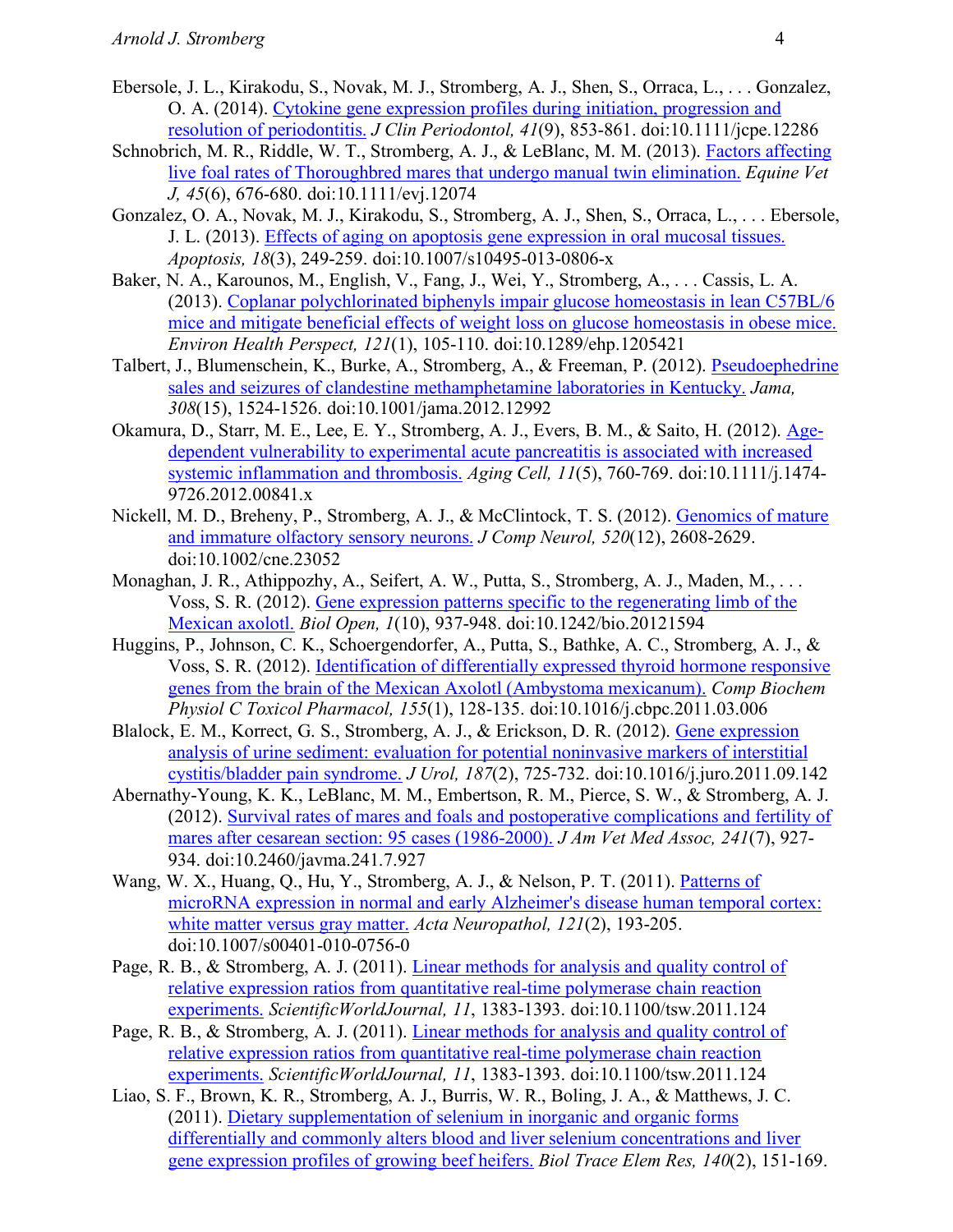doi:10.1007/s12011-010-8685-2

- Johnston, T. P., Mondal, P., Pal, D., MacGee, S., Stromberg, A. J., & Alur, H. (2011). Canine periodontal disease control using a clindamycin hydrochloride gel. *J Vet Dent, 28*(4), 224-229.
- Gorte, M., Horstman, A., Page, R. B., Heidstra, R., Stromberg, A., & Boutilier, K. (2011). Microarray-based identification of transcription factor target genes. *Methods Mol Biol, 754*, 119-141. doi:10.1007/978-1-61779-154-3\_7
- Gonzalez, O. A., Stromberg, A. J., Huggins, P. M., Gonzalez-Martinez, J., Novak, M. J., & Ebersole, J. L. (2011). Apoptotic genes are differentially expressed in aged gingival tissue. *J Dent Res, 90*(7), 880-886. doi:10.1177/0022034511403744
- Chanda, B., Xia, Y., Mandal, M. K., Yu, K., Sekine, K. T., Gao, Q. M., . . . Kachroo, P. (2011). Glycerol-3-phosphate is a critical mobile inducer of systemic immunity in plants. *Nat Genet, 43*(5), 421-427. doi:10.1038/ng.798
- Athippozhy, A., Huang, L., Wooton-Kee, C. R., Zhao, T., Jungsuwadee, P., Stromberg, A. J., & Vore, M. (2011). Differential gene expression in liver and small intestine from lactating rats compared to age-matched virgin controls detects increased mRNA of cholesterol biosynthetic genes. *BMC Genomics, 12*, 95. doi:10.1186/1471-2164-12-95
- Wang, W. X., Wilfred, B. R., Xie, K., Jennings, M. H., Hu, Y. H., Stromberg, A. J., & Nelson, P. T. (2010). Individual microRNAs (miRNAs) display distinct mRNA targeting "rules". *RNA Biol, 7*(3), 373-380.
- Wang, W. X., Wilfred, B. R., Madathil, S. K., Tang, G., Hu, Y., Dimayuga, J., . . . Nelson, P. T. (2010). miR-107 regulates granulin/progranulin with implications for traumatic brain injury and neurodegenerative disease. *Am J Pathol, 177*(1), 334-345. doi:10.2353/ajpath.2010.091202
- Wang, W. X., Wilfred, B. R., Hu, Y., Stromberg, A. J., & Nelson, P. T. (2010). Anti-Argonaute RIP-Chip shows that miRNA transfections alter global patterns of mRNA recruitment to microribonucleoprotein complexes. *Rna, 16*(2), 394-404. doi:10.1261/rna.1905910
- Scoggins, C. R., Martin, R. C., Ross, M. I., Edwards, M. J., Reintgen, D. S., Urist, M. M., ... McMasters, K. M. (2010). Factors associated with false-negative sentinel lymph node biopsy in melanoma patients. *Ann Surg Oncol, 17*(3), 709-717. doi:10.1245/s10434-009- 0858-x
- Mienaltowski, M. J., Huang, L., Bathke, A. C., Stromberg, A. J., & MacLeod, J. N. (2010). Transcriptional comparisons between equine articular repair tissue, neonatal cartilage, cultured chondrocytes and mesenchymal stromal cells. *Brief Funct Genomics, 9*(3), 238- 250. doi:10.1093/bfgp/elq007
- Khattar, N. H., Coe-Atkinson, S. P., Stromberg, A. J., Jett, J. R., & Hirschowitz, E. A. (2010). Lung cancer-associated auto-antibodies measured using seven amino acid peptides in a diagnostic blood test for lung cancer. *Cancer Biol Ther, 10*(3), 267-272.
- Garrett, K. S., Pierce, S. W., Embertson, R. M., & Stromberg, A. J. (2010). Endoscopic evaluation of arytenoid function and epiglottic structure in Thoroughbred yearlings and association with racing performance at two to four years of age: 2,954 cases (1998-2001). *J Am Vet Med Assoc, 236*(6), 669-673. doi:10.2460/javma.236.6.669
- Fu, W. J., Stromberg, A. J., Viele, K., Carroll, R. J., & Wu, G. (2010). Statistics and bioinformatics in nutritional sciences: analysis of complex data in the era of systems biology. *J Nutr Biochem, 21*(7), 561-572. doi:10.1016/j.jnutbio.2009.11.007
- Zheng, Y., Ren, N., Wang, H., Stromberg, A. J., & Perry, S. E. (2009). Global identification of targets of the Arabidopsis MADS domain protein AGAMOUS-Like15. *Plant Cell, 21*(9), 2563-2577. doi:10.1105/tpc.109.068890
- Zhang, D. X., Stromberg, A. J., Spiering, M. J., & Schardl, C. L. (2009). Coregulated expression of loline alkaloid-biosynthesis genes in Neotyphodium uncinatum cultures. *Fungal Genet*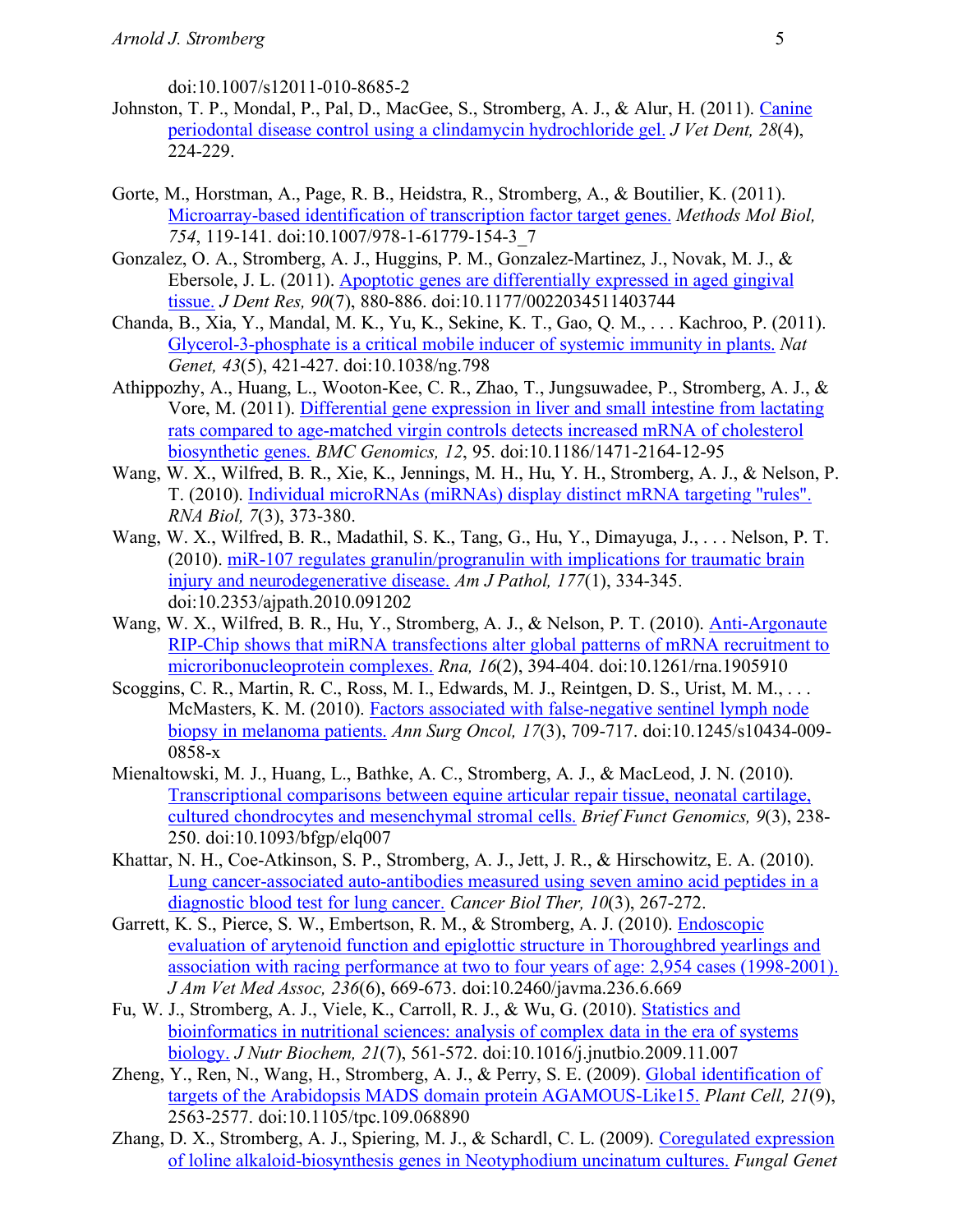*Biol, 46*(8), 517-530. doi:10.1016/j.fgb.2009.03.010

- Woodall, C. E., Martin, R. C., Stromberg, A. J., Ginter, B., Burton, A., Ross, M. I., . . . Scoggins, C. R. (2009). Do melanoma patients from Southern climates have a worse outcome than those from Northern climates? *Am Surg, 75*(8), 687-692; discussion 692.
- Venugopal, S. C., Jeong, R. D., Mandal, M. K., Zhu, S., Chandra-Shekara, A. C., Xia, Y., . . . Kachroo, P. (2009). Enhanced disease susceptibility 1 and salicylic acid act redundantly to regulate resistance gene-mediated signaling. *PLoS Genet, 5*(7), e1000545. doi:10.1371/journal.pgen.1000545
- Mienaltowski, M. J., Huang, L., Frisbie, D. D., McIlwraith, C. W., Stromberg, A. J., Bathke, A. C., & Macleod, J. N. (2009). Transcriptional profiling differences for articular cartilage and repair tissue in equine joint surface lesions. *BMC Med Genomics, 2*, 60. doi:10.1186/1755-8794-2-60
- Arzuaga, X., Ren, N., Stromberg, A., Black, E. P., Arsenescu, V., Cassis, L. A., . . . Hennig, B. (2009). Induction of gene pattern changes associated with dysfunctional lipid metabolism induced by dietary fat and exposure to a persistent organic pollutant. *Toxicol Lett, 189*(2), 96-101. doi:10.1016/j.toxlet.2009.05.008
- Wang, W. X., Wilfred, B. R., Baldwin, D. A., Isett, R. B., Ren, N., Stromberg, A., & Nelson, P. T. (2008). Focus on RNA isolation: obtaining RNA for microRNA (miRNA) expression profiling analyses of neural tissue. *Biochim Biophys Acta, 1779*(11), 749-757. doi:10.1016/j.bbagrm.2008.01.005
- Wang, W. X., Rajeev, B. W., Stromberg, A. J., Ren, N., Tang, G., Huang, Q., . . . Nelson, P. T. (2008). The expression of microRNA miR-107 decreases early in Alzheimer's disease and may accelerate disease progression through regulation of beta-site amyloid precursor protein-cleaving enzyme 1. *J Neurosci, 28*(5), 1213-1223. doi:10.1523/JNEUROSCI.5065-07.2008
- Vaishnav, R. A., Getchell, M. L., Huang, L., Hersh, M. A., Stromberg, A. J., & Getchell, T. V. (2008). Cellular and molecular characterization of oxidative stress in olfactory epithelium of Harlequin mutant mouse. *J Neurosci Res, 86*(1), 165-182. doi:10.1002/jnr.21464
- Shen, H., Oesterling, E., Stromberg, A., Toborek, M., MacDonald, R., & Hennig, B. (2008). Zinc deficiency induces vascular pro-inflammatory parameters associated with NF-kappaB and PPAR signaling. *J Am Coll Nutr, 27*(5), 577-587.
- Schardl, C. L., Craven, K. D., Speakman, S., Stromberg, A., Lindstrom, A., & Yoshida, R. (2008). A novel test for host-symbiont codivergence indicates ancient origin of fungal endophytes in grasses. *Syst Biol, 57*(3), 483-498. doi:10.1080/10635150802172184
- Mienaltowski, M. J., Huang, L., Stromberg, A. J., & MacLeod, J. N. (2008). Differential gene expression associated with postnatal equine articular cartilage maturation. *BMC Musculoskelet Disord, 9*, 149. doi:10.1186/1471-2474-9-149
- McIntyre, J. C., Bose, S. C., Stromberg, A. J., & McClintock, T. S. (2008). **Emx2** stimulates odorant receptor gene expression. *Chem Senses, 33*(9), 825-837. doi:10.1093/chemse/bjn061
- Huang, L., Zhu, W., Saunders, C. P., Macleod, J. N., Zhou, M., Stromberg, A. J., & Bathke, A. C. (2008). A novel application of quantile regression for identification of biomarkers exemplified by equine cartilage microarray data. *BMC Bioinformatics, 9*, 300. doi:10.1186/1471-2105-9-300
- Danaher, R. J., McGarrell, B. S., Stromberg, A. J., & Miller, C. S. (2008). Herpes simplex virus type 1 modulates cellular gene expression during quiescent infection of neuronal cells. *Arch Virol, 153*(7), 1335-1345. doi:10.1007/s00705-008-0122-x
- Danaher, R. J., McGarrell, B. S., Stromberg, A. J., & Miller, C. S. (2008). Herpes simplex virus type 1 modulates cellular gene expression during quiescent infection of neuronal cells. *Arch Virol, 153*(7), 1335-1345. doi:10.1007/s00705-008-0122-x
- Shen, H., MacDonald, R., Bruemmer, D., Stromberg, A., Daugherty, A., Li, X. A., . . . Hennig,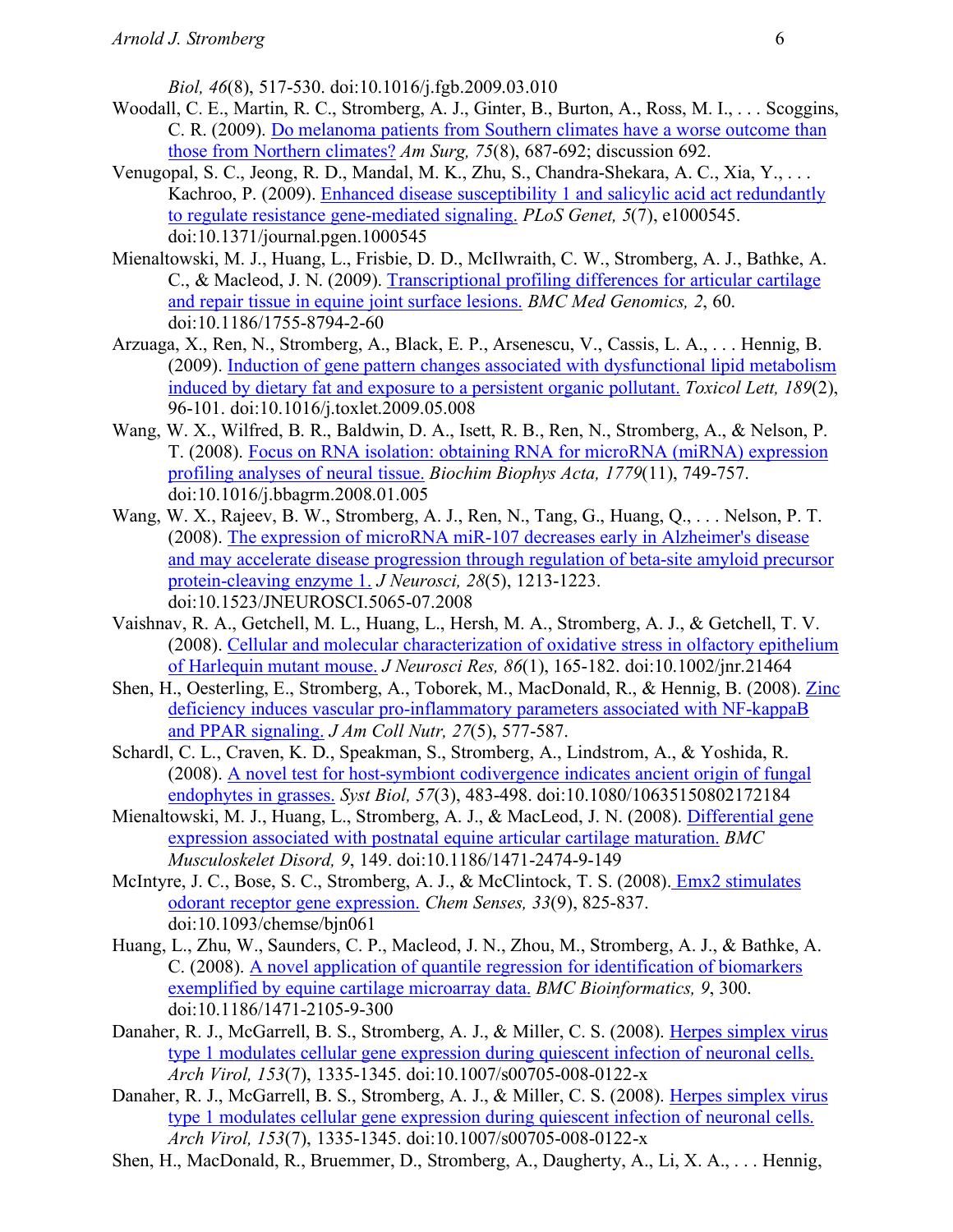B. (2007). Zinc deficiency alters lipid metabolism in LDL receptor deficient mice treated with rosiglitazone. *J Nutr, 137*(11), 2339-2345.

- Riddle, W. T., LeBlanc, M. M., & Stromberg, A. J. (2007). Relationships between uterine culture, cytology and pregnancy rates in a Thoroughbred practice. *Theriogenology, 68*(3), 395-402. doi:10.1016/j.theriogenology.2007.05.050
- Mahid, S. S., Minor, K. S., Stromberg, A. J., & Galandiuk, S. (2007). Active and passive smoking in childhood is related to the development of inflammatory bowel disease. *Inflamm Bowel Dis, 13*(4), 431-438. doi:10.1002/ibd.20070
- LeBlanc, M. M., Magsig, J., & Stromberg, A. J. (2007). Use of a low-volume uterine flush for diagnosing endometritis in chronically infertile mares. *Theriogenology, 68*(3), 403-412. doi:10.1016/j.theriogenology.2007.04.038
- Chelvarajan, L., Popa, D., Liu, Y., Getchell, T. V., Stromberg, A. J., & Bondada, S. (2007). Molecular mechanisms underlying anti-inflammatory phenotype of neonatal splenic macrophages. *J Leukoc Biol, 82*(2), 403-416. doi:10.1189/jlb.0107071
- Borders, A. S., Hersh, M. A., Getchell, M. L., van Rooijen, N., Cohen, D. A., Stromberg, A. J., & Getchell, T. V. (2007). Macrophage-mediated neuroprotection and neurogenesis in the olfactory epithelium. *Physiol Genomics, 31*(3), 531-543. doi:10.1152/physiolgenomics.00008.2007
- Zhong, L., Coe, S. P., Stromberg, A. J., Khattar, N. H., Jett, J. R., & Hirschowitz, E. A. (2006). Profiling tumor-associated antibodies for early detection of non-small cell lung cancer. *J Thorac Oncol, 1*(6), 513-519.
- Turina, M., Pennington, C. J., Kimberling, J., Stromberg, A. J., Petras, R. E., & Galandiuk, S. (2006). Chronic pouchitis after ileal pouch-anal anastomosis for ulcerative colitis: effect on quality of life. *J Gastrointest Surg, 10*(4), 600-606. doi:10.1016/j.gassur.2005.08.013
- Toman, J., Turina, M., Ray, M., Petras, R. E., Stromberg, A. J., & Galandiuk, S. (2006). Slow transit colon constipation is not related to the number of interstitial cells of Cajal. *Int J Colorectal Dis, 21*(6), 527-532. doi:10.1007/s00384-005-0041-1
- Thompson, J. S., Asmis, R., Glass, J., Liu, H., Wilson, C., Nelson, B., . . . Stromberg, A. J. (2006). P53 status influences regulation of HSPs and ribosomal proteins by PDTC and radiation. *Biochem Biophys Res Commun, 343*(2), 435-442. doi:10.1016/j.bbrc.2006.02.159
- Lien, Y. C., Noel, T., Liu, H., Stromberg, A. J., Chen, K. C., & St Clair, D. K. (2006). Phospholipase C-delta1 is a critical target for tumor necrosis factor receptor-mediated protection against adriamycin-induced cardiac injury. *Cancer Res, 66*(8), 4329-4338. doi:10.1158/0008-5472.CAN-05-3424
- Li, H., Wood, C. L., Liu, Y., Getchell, T. V., Getchell, M. L., & Stromberg, A. J. (2006). Identification of gene expression patterns using planned linear contrasts. *BMC Bioinformatics, 7*, 245. doi:10.1186/1471-2105-7-245
- Getchell, T. V., Kwong, K., Saunders, C. P., Stromberg, A. J., & Getchell, M. L. (2006). Leptin regulates olfactory-mediated behavior in ob/ob mice. *Physiol Behav, 87*(5), 848-856. doi:10.1016/j.physbeh.2005.11.016
- Getchell, M. L., Li, H., Vaishnav, R. A., Borders, A. S., Witta, J., Subhedar, N., . . . Getchell, T. V. (2006). Temporal gene expression profiles of target-ablated olfactory epithelium in mice with disrupted expression of scavenger receptor A: impact on macrophages. *Physiol Genomics, 27*(3), 245-263. doi:10.1152/physiolgenomics.00261.2005
- Colliver, D. W., Crawford, N. P., Eichenberger, M. R., Zacharius, W., Petras, R. E., Stromberg, A. J., & Galandiuk, S. (2006). Molecular profiling of ulcerative colitis-associated neoplastic progression. *Exp Mol Pathol, 80*(1), 1-10. doi:10.1016/j.yexmp.2005.09.008
- Chelvarajan, R. L., Liu, Y., Popa, D., Getchell, M. L., Getchell, T. V., Stromberg, A. J., & Bondada, S. (2006). Molecular basis of age-associated cytokine dysregulation in LPSstimulated macrophages. *J Leukoc Biol, 79*(6), 1314-1327. doi:10.1189/jlb.0106024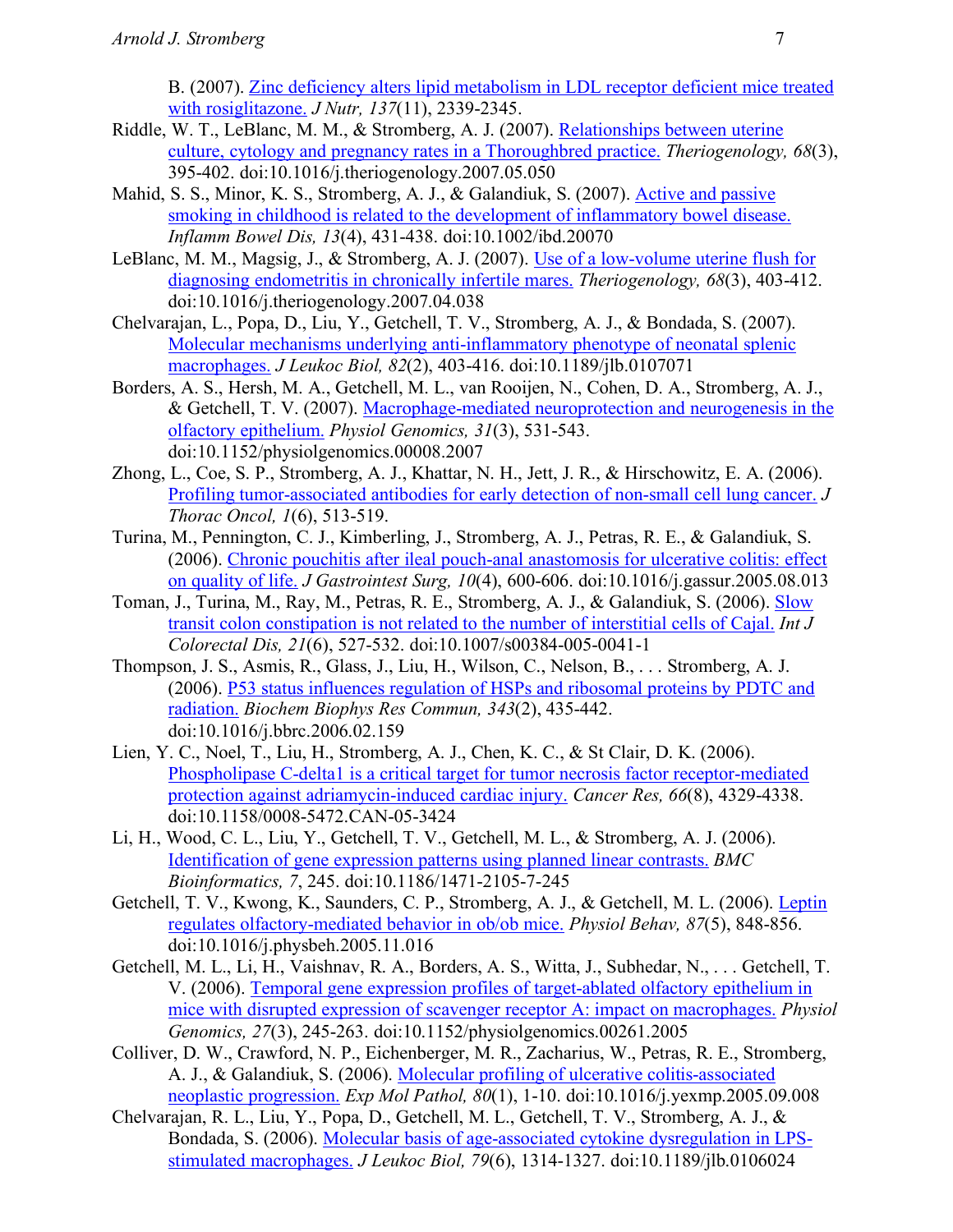- Chandraratna, S., Stamatiadis, N., & Stromberg, A. (2006). Crash involvement of drivers with multiple crashes. *Accid Anal Prev, 38*(3), 532-541. doi:10.1016/j.aap.2005.11.011
- Bergin, B. J., Pierce, S. W., Bramlage, L. R., & Stromberg, A. (2006). Oral hyaluronan gel reduces post operative tarsocrural effusion in the yearling Thoroughbred. *Equine Vet J, 38*(4), 375-378.
- Balko, J. M., Potti, A., Saunders, C., Stromberg, A., Haura, E. B., & Black, E. P. (2006). Gene expression patterns that predict sensitivity to epidermal growth factor receptor tyrosine kinase inhibitors in lung cancer cell lines and human lung tumors. *BMC Genomics, 7*, 289. doi:10.1186/1471-2164-7-289
- Zhong, L., Hidalgo, G. E., Stromberg, A. J., Khattar, N. H., Jett, J. R., & Hirschowitz, E. A. (2005). Using protein microarray as a diagnostic assay for non-small cell lung cancer. *Am J Respir Crit Care Med, 172*(10), 1308-1314. doi:10.1164/rccm.200505-830OC
- Senthil, G., Liu, H., Puram, V. G., Clark, A., Stromberg, A., & Goodin, M. M. (2005). Specific and common changes in Nicotiana benthamiana gene expression in response to infection by enveloped viruses. *J Gen Virol, 86*(Pt 9), 2615-2625. doi:10.1099/vir.0.81043-0
- Riley, S. E., Stromberg, A. J., & Clark, J. J. (2009). Relationship between caregiver hopefulness and satisfaction with their children's mental health services. *Community Ment Health J, 45*(4), 307-315. doi:10.1007/s10597-009-9188-5
- Mallory, J. C., Crudden, G., Oliva, A., Saunders, C., Stromberg, A., & Craven, R. J. (2005). A novel group of genes regulates susceptibility to antineoplastic drugs in highly tumorigenic breast cancer cells. *Mol Pharmacol, 68*(6), 1747-1756. doi:10.1124/mol.105.016519
- Liu, H., Tarima, S., Borders, A. S., Getchell, T. V., Getchell, M. L., & Stromberg, A. J. (2005). Quadratic regression analysis for gene discovery and pattern recognition for non-cyclic short time-course microarray experiments. *BMC Bioinformatics, 6*, 106. doi:10.1186/1471-2105-6-106
- Getchell, T. V., Liu, H., Vaishnav, R. A., Kwong, K., Stromberg, A. J., & Getchell, M. L. (2005). Temporal profiling of gene expression during neurogenesis and remodeling in the olfactory epithelium at short intervals after target ablation. *J Neurosci Res, 80*(3), 309- 329. doi:10.1002/jnr.20411
- Galandiuk, S., Kimberling, J., Al-Mishlab, T. G., & Stromberg, A. J. (2005). Perianal Crohn disease: predictors of need for permanent diversion. *Ann Surg, 241*(5), 796-801; discussion 801-792.
- Blalock, E. M., Chen, K. C., Stromberg, A. J., Norris, C. M., Kadish, I., Kraner, S. D., ... Landfield, P. W. (2005). Harnessing the power of gene microarrays for the study of brain aging and Alzheimer's disease: statistical reliability and functional correlation. *Ageing Res Rev, 4*(4), 481-512. doi:10.1016/j.arr.2005.06.006
- Zhong, L., Peng, X., Hidalgo, G. E., Doherty, D. E., Stromberg, A. J., & Hirschowitz, E. A. (2004). Identification of circulating antibodies to tumor-associated proteins for combined use as markers of non-small cell lung cancer. *Proteomics, 4*(4), 1216-1225. doi:10.1002/pmic.200200679
- Stromberg, A. J. (2004). Why Write Statistical Software? The Case of Robust Statistical Methods. *Journal of Statistical Software, 10*(5).
- Stromberg, A. J. (2004). Why Write Statistical Software? The Case of Robust Statistical Methods. *Journal of Statistical Software, 10*(5).
- Liu, S., Stromberg, A., Tai, H. H., & Moscow, J. A. (2004). Thiamine transporter gene expression and exogenous thiamine modulate the expression of genes involved in drug and prostaglandin metabolism in breast cancer cells. *Mol Cancer Res, 2*(8), 477-487.
- Li, H., Wood, C. L., Getchell, T. V., Getchell, M. L., & Stromberg, A. J. (2004). Analysis of oligonucleotide array experiments with repeated measures using mixed models. *BMC Bioinformatics, 5*, 209. doi:10.1186/1471-2105-5-209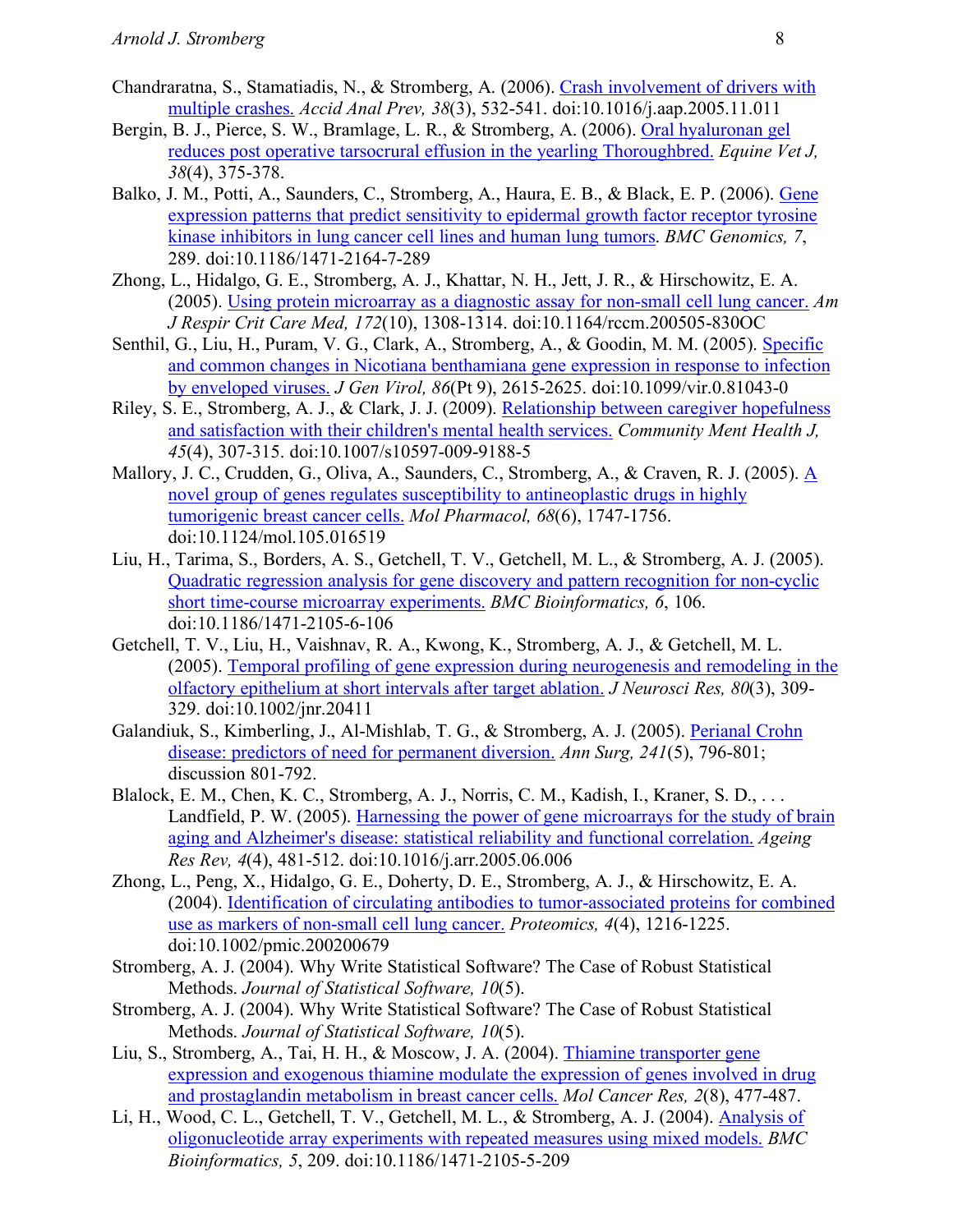- Kwong, K., Vaishnav, R. A., Liu, Y., Subhedar, N., Stromberg, A. J., Getchell, M. L., & Getchell, T. V. (2004). Target ablation-induced regulation of macrophage recruitment into the olfactory epithelium of Mip-1alpha-/- mice and restoration of function by exogenous MIP-1alpha. *Physiol Genomics, 20*(1), 73-86. doi:10.1152/physiolgenomics.00187.2004
- Getchell, T. V., Peng, X., Green, C. P., Stromberg, A. J., Chen, K. C., Mattson, M. P., & Getchell, M. L. (2004). In silico analysis of gene expression profiles in the olfactory mucosae of aging senescence-accelerated mice. *J Neurosci Res, 77*(3), 430-452. doi:10.1002/jnr.20157
- Deaciuc, I. V., Doherty, D. E., Burikhanov, R., Lee, E. Y., Stromberg, A. J., Peng, X., & de Villiers, W. J. (2004). Large-scale gene profiling of the liver in a mouse model of chronic, intragastric ethanol infusion. *J Hepatol, 40*(2), 219-227.
- de Beer, M. C., Castellani, L. W., Cai, L., Stromberg, A. J., de Beer, F. C., & van der Westhuyzen, D. R. (2004). ApoA-II modulates the association of HDL with class B scavenger receptors SR-BI and CD36. *J Lipid Res, 45*(4), 706-715. doi:10.1194/jlr.M300417-JLR200
- Bernard, W. V., LeBlanc, M. M., Webb, B. A., & Stromberg, A. J. (2004). Evaluation of early fetal loss induced by gavage with eastern tent caterpillars in pregnant mares. *J Am Vet Med Assoc, 225*(5), 717-721.
- Zhong, L., Peng, X., Hidalgo, G. E., Doherty, D. E., Stromberg, A. J., & Hirschowitz, E. A. (2003). Antibodies to HSP70 and HSP90 in serum in non-small cell lung cancer patients. *Cancer Detect Prev, 27*(4), 285-290.
- Peng, X., Wood, C. L., Blalock, E. M., Chen, K. C., Landfield, P. W., & Stromberg, A. J. (2003). Statistical implications of pooling RNA samples for microarray experiments. *BMC Bioinformatics, 4*, 26. doi:10.1186/1471-2105-4-26
- Getchell, T. V., Peng, X., Stromberg, A. J., Chen, K. C., Paul Green, C., Subhedar, N. K., . . . Getchell, M. L. (2003). Age-related trends in gene expression in the chemosensory-nasal mucosae of senescence-accelerated mice. *Ageing Res Rev, 2*(2), 211-243.
- Blalock, E., Peng, X., & Stromberg, A. J. (2003). A Beginner's Guide to Microarrays. Stromberg, A. J., Griffith, W., & Smith, M. (2002). Developments in Robust Statistics. 368-376.
- Harris, D. R., Henderson, D. W., Kavuluru, R., Stromberg, A. J., & Johnson, T. R. (2014). Using common table expressions to build a scalable Boolean query generator for clinical data warehouses. *IEEE J Biomed Health Inform, 18*(5), 1607-1613. doi:10.1109/JBHI.2013.2292591
- Starr, M. E., Hu, Y., Stromberg, A. J., Carmical, J. R., Wood, T. G., Evers, B. M., & Saito, H. (2013). Gene expression profile of mouse white adipose tissue during inflammatory stress: age-dependent upregulation of major procoagulant factors. *Aging Cell, 12*(2), 194- 206. doi:10.1111/acel.12040
- Stromberg, A. J. (1997). Some Software for Computing Robust Linear or Nonlinear Regression Estimators. *Communications in Statistics - Simulation and Computation, 26*(3), 947-959.
- Stromberg, A. J., & Ramanathan, S. (1996). Easy Implementation of Writing In Introductory Statistics Courses. *The American statistician, 50*(2), 159-163.
- Heron, P. M., Stromberg, A. J., Breheny, P., & McClintock, T. S. (2013). Molecular events in the cell types of the olfactory epithelium during adult neurogenesis. *Mol Brain, 6*(3), 49. doi:10.1186/1756-6606-6-49
- Stromberg, A. J. (1995). Consistency of the Least Median of Squares Estimator in Nonlinear Regression. *Communications in Statistics - Theory and Methods, 24*(8), 1971-1984.
- Hawkins, D. M., Simonoff, J. S., & Stromberg, A. J. (1994). Distributing a Computationally Intensive Estimator: The case of Exact LMS Regression. *Computational statistics, 9*, 83- 95.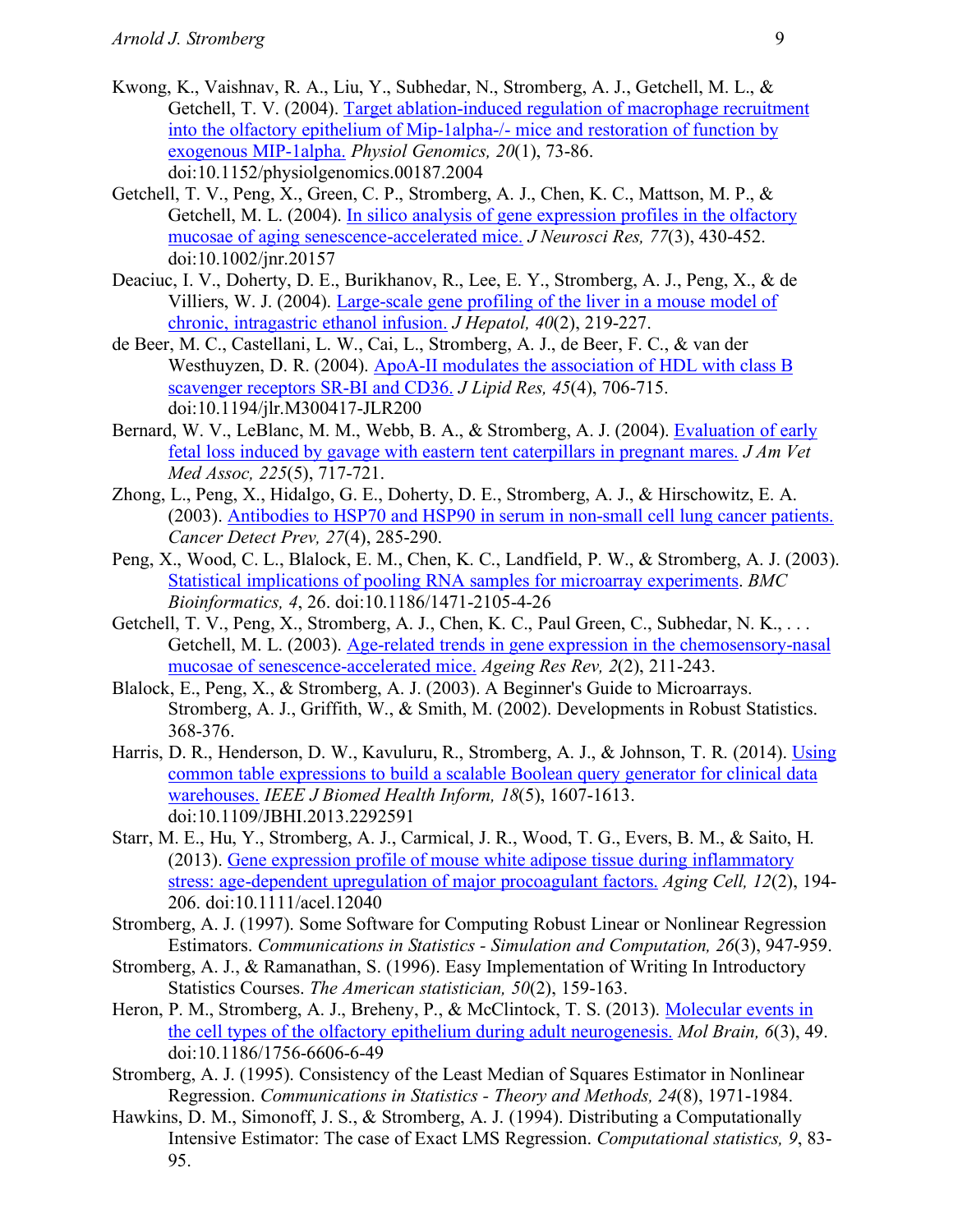- Stromberg, A. J. (1993). Computing the Exact Value of the Least Median of Squares Estimate and Stability Diagnostics in Multiple Linear Regression. *SIAM Journal on Scientific Computation, 14*(6), 1289–1299.
- Stromberg, A. J. (1993). Computation of High Breakdown Nonlinear Regression Parameters. *Journal of the American Statistical Association, 88*(421), 237-244.
- Stromberg, A. J., & Ruppert, D. (1992). Breakdown in Nonlinear Regression. *Journal of the American Statistical Association, 87*(420), 991-997.
- Stromberg, A. J. (1992). L1 Statistical Analysis and Related Methods. 103-112.

## *Consulting*

- Kimbrough, C. W., Egger, M. E., McMasters, K. M., Stromberg, A. J., Martin, R. C., Philips, P., & Scoggins, C. R. (2016). Molecular Staging of Sentinel Lymph Nodes Identifies Melanoma Patients at Increased Risk of Nodal Recurrence. *J Am Coll Surg, 222*(4), 357- 363. doi:10.1016/j.jamcollsurg.2015.12.042
- Egger, M. E., Kimbrough, C. W., Stromberg, A. J., Quillo, A. R., Martin, R. C., 2nd, Scoggins, C. R., & McMasters, K. M. (2016). Melanoma Patient-Reported Quality of Life Outcomes Following Sentinel Lymph Node Biopsy, Completion Lymphadenectomy, and Adjuvant Interferon: Results from the Sunbelt Melanoma Trial. *Ann Surg Oncol, 23*(3), 1019-1025. doi:10.1245/s10434-015-5074-2
- Ebersole, J. L., Kirakodu, S., Novak, M. J., Exposto, C. R., Stromberg, A. J., Shen, S., . . . Gonzalez, O. A. (2016). Effects of aging in the expression of NOD-like receptors and inflammasome-related genes in oral mucosa. *Mol Oral Microbiol, 31*(1), 18-32. doi:10.1111/omi.12121
- Egger, M. E., Brown, R. E., Roach, B. A., Quillo, A. R., Martin, R. C., 2nd, Scoggins, C. R., ... McMasters, K. M. (2014). Addition of an iliac/obturator lymph node dissection does not improve nodal recurrence or survival in melanoma. *J Am Coll Surg, 219*(1), 101-108. doi:10.1016/j.jamcollsurg.2014.02.019
- Egger, M. E., Bower, M. R., Czyszczon, I. A., Farghaly, H., Noyes, R. D., Reintgen, D. S., . . . McMasters, K. M. (2014). Comparison of sentinel lymph node micrometastatic tumor burden measurements in melanoma. *J Am Coll Surg, 218*(4), 519-528. doi:10.1016/j.jamcollsurg.2013.12.014
- Burton, A. L., Egger, M. E., Quillo, A. R., Stromberg, A. J., Hagendoorn, L., Scoggins, C. R., . . . Callender, G. G. (2014). Prognostic factors in young women with cutaneous melanoma. *Am J Surg, 207*(1), 102-108. doi:10.1016/j.amjsurg.2013.10.002
- Egger, M. E., Stepp, L. O., Callender, G. G., Quillo, A. R., Martin, R. C., 2nd, Scoggins, C. R., . .. McMasters, K. M. (2013). Outcomes and prognostic factors in superficial spreading melanoma. *Am J Surg, 206*(6), 861-867; discussion 867-868. doi:10.1016/j.amjsurg.2013.09.003
- Egger, M. E., Scoggins, C. R., Martin, R. C., 2nd, Stromberg, A. J., Quillo, A. R., McMasters, K. M., & Callender, G. G. (2013). The lymph node ratio has limited prognostic significance in melanoma. *J Surg Res, 179*(1), 10-17. doi:10.1016/j.jss.2012.08.050
- Egger, M. E., Huber, K. M., Dunki-Jacobs, E. M., Quillo, A. R., Scoggins, C. R., Martin, R. C., 2nd, . . . Callender, G. G. (2013). Incidence of sentinel lymph node involvement in a modern, large series of desmoplastic melanoma. *J Am Coll Surg, 217*(1), 37-44; discussion 44-35. doi:10.1016/j.jamcollsurg.2013.05.006
- Egger, M. E., Callender, G. G., McMasters, K. M., Ross, M. I., Martin, R. C., 2nd, Edwards, M. J., . . . Scoggins, C. R. (2013). Diversity of stage III melanoma in the era of sentinel lymph node biopsy. *Ann Surg Oncol, 20*(3), 956-963. doi:10.1245/s10434-012-2701-z
- Egger, M. E., Tabler, B. L., Dunki-Jacobs, E. M., Callender, G. G., Scoggins, C. R., Martin, R. C., 2nd, . . . McMasters, K. M. (2012). Clinicopathologic and survival differences between upper and lower extremity melanomas. *Am Surg, 78*(7), 779-787.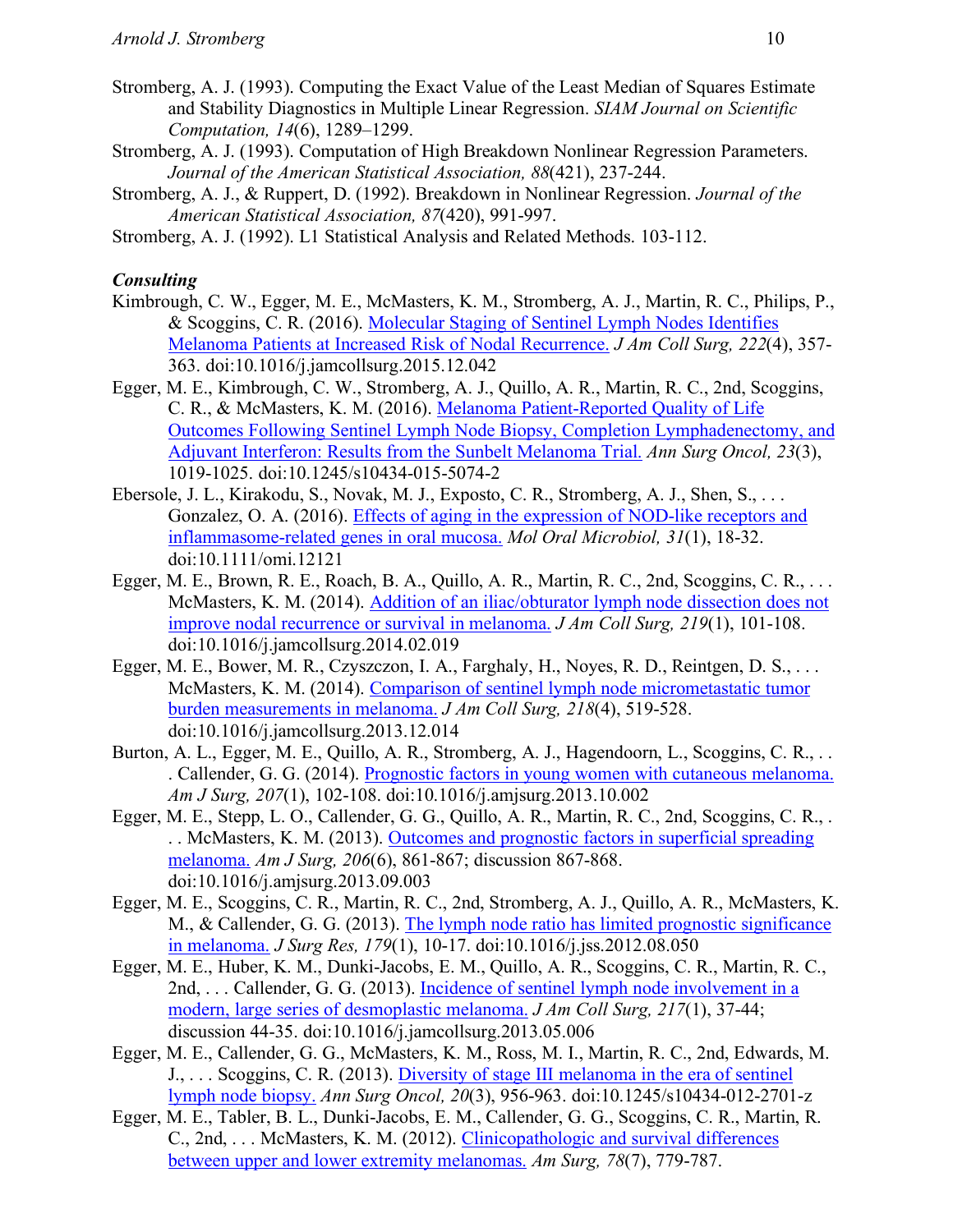- Egger, M. E., McMasters, K. M., Callender, G. G., Quillo, A. R., Martin, R. C., 2nd, Stromberg, A. J., & Scoggins, C. R. (2012). Unique prognostic factors in acral lentiginous melanoma. *Am J Surg, 204*(6), 874-879; discussion 879-880. doi:10.1016/j.amjsurg.2012.05.013
- Egger, M. E., Dunki-Jacobs, E. M., Callender, G. G., Quillo, A. R., Scoggins, C. R., Martin, R. C., 2nd, . . . McMasters, K. M. (2012). Outcomes and prognostic factors in nodular melanomas. *Surgery, 152*(4), 652-659; discussion 659-660. doi:10.1016/j.surg.2012.07.006
- Callender, G. G., Gershenwald, J. E., Egger, M. E., Scoggins, C. R., Martin, R. C., 2nd, Schacherer, C. W., ... McMasters, K. M. (2012). A novel and accurate computer model of melanoma prognosis for patients staged by sentinel lymph node biopsy: comparison with the American Joint Committee on Cancer model. *J Am Coll Surg, 214*(4), 608-617; discussion 617-609. doi:10.1016/j.jamcollsurg.2011.12.027
- Burton, A. L., Egger, M. E., Gilbert, J. E., Stromberg, A. J., Hagendoorn, L., Martin, R. C., ... Callender, G. G. (2012). Assessment of mitotic rate reporting in melanoma. *Am J Surg, 204*(6), 969-974; discussion 974-965. doi:10.1016/j.amjsurg.2012.05.021
- Egger, M. E., Gilbert, J. E., Burton, A. L., McMasters, K. M., Callender, G. G., Quillo, A. R., . . . Scoggins, C. R. (2011). Lymphovascular invasion as a prognostic factor in melanoma. *Am Surg, 77*(8), 992-997.
- Callender, G. G., Egger, M. E., Burton, A. L., Scoggins, C. R., Ross, M. I., Stromberg, A. J., . . . McMasters, K. M. (2011). Prognostic implications of anatomic location of primary cutaneous melanoma of 1 mm or thicker. *Am J Surg, 202*(6), 659-664; discussion 664- 655. doi:10.1016/j.amjsurg.2011.06.048
- Burton, A. L., Roach, B. A., Mays, M. P., Chen, A. F., Ginter, B. A., Vierling, A. M., . . . McMasters, K. M. (2011). Prognostic significance of tumor infiltrating lymphocytes in melanoma. *Am Surg, 77*(2), 188-192.
- Burton, A. L., Gilbert, J., Farmer, R. W., Stromberg, A. J., Hagendoorn, L., Ross, M. I., ... Callender, G. G. (2011). Regression does not predict nodal metastasis or survival in patients with cutaneous melanoma. *Am Surg, 77*(8), 1009-1013.
- Scoggins, C. R., Bowen, A. L., Martin, R. C., 2nd, Edwards, M. J., Reintgen, D. S., Ross, M. I., . . . McMasters, K. M. (2010). Prognostic information from sentinel lymph node biopsy in patients with thick melanoma. *Arch Surg, 145*(7), 622-627. doi:10.1001/archsurg.2010.115
- Roach, B. A., Burton, A. L., Mays, M. P., Ginter, B. A., Martin, R. C., Stromberg, A. J., . . . Scoggins, C. R. (2010). Does mitotic rate predict sentinel lymph node metastasis or survival in patients with intermediate and thick melanoma? *Am J Surg, 200*(6), 759-763; discussion 763-754. doi:10.1016/j.amjsurg.2010.07.037
- McMasters, K. M., Edwards, M. J., Ross, M. I., Reintgen, D. S., Martin, R. C., 2nd, Urist, M. M., ... Scoggins, C. R. (2010). Ulceration as a predictive marker for response to adjuvant interferon therapy in melanoma. *Ann Surg, 252*(3), 460-465; discussion 465- 466. doi:10.1097/SLA.0b013e3181f20bb1
- Mays, M. P., Martin, R. C., Burton, A., Ginter, B., Edwards, M. J., Reintgen, D. S., ... Scoggins, C. R. (2010). Should all patients with melanoma between 1 and 2 mm Breslow thickness undergo sentinel lymph node biopsy? *Cancer, 116*(6), 1535-1544. doi:10.1002/cncr.24895
- Brown, R. E., Stromberg, A. J., Hagendoorn, L. J., Hulsewede, D. Y., Ross, M. I., Noyes, R. D., ... Martin, R. C., 2nd. (2010). Surveillance after surgical treatment of melanoma: futility of routine chest radiography. *Surgery, 148*(4), 711-716; discussion 716-717. doi:10.1016/j.surg.2010.07.042
- Brown, R. E., Ross, M. I., Edwards, M. J., Noyes, R. D., Reintgen, D. S., Hagendoorn, L. J., . . . Scoggins, C. R. (2010). The prognostic significance of nonsentinel lymph node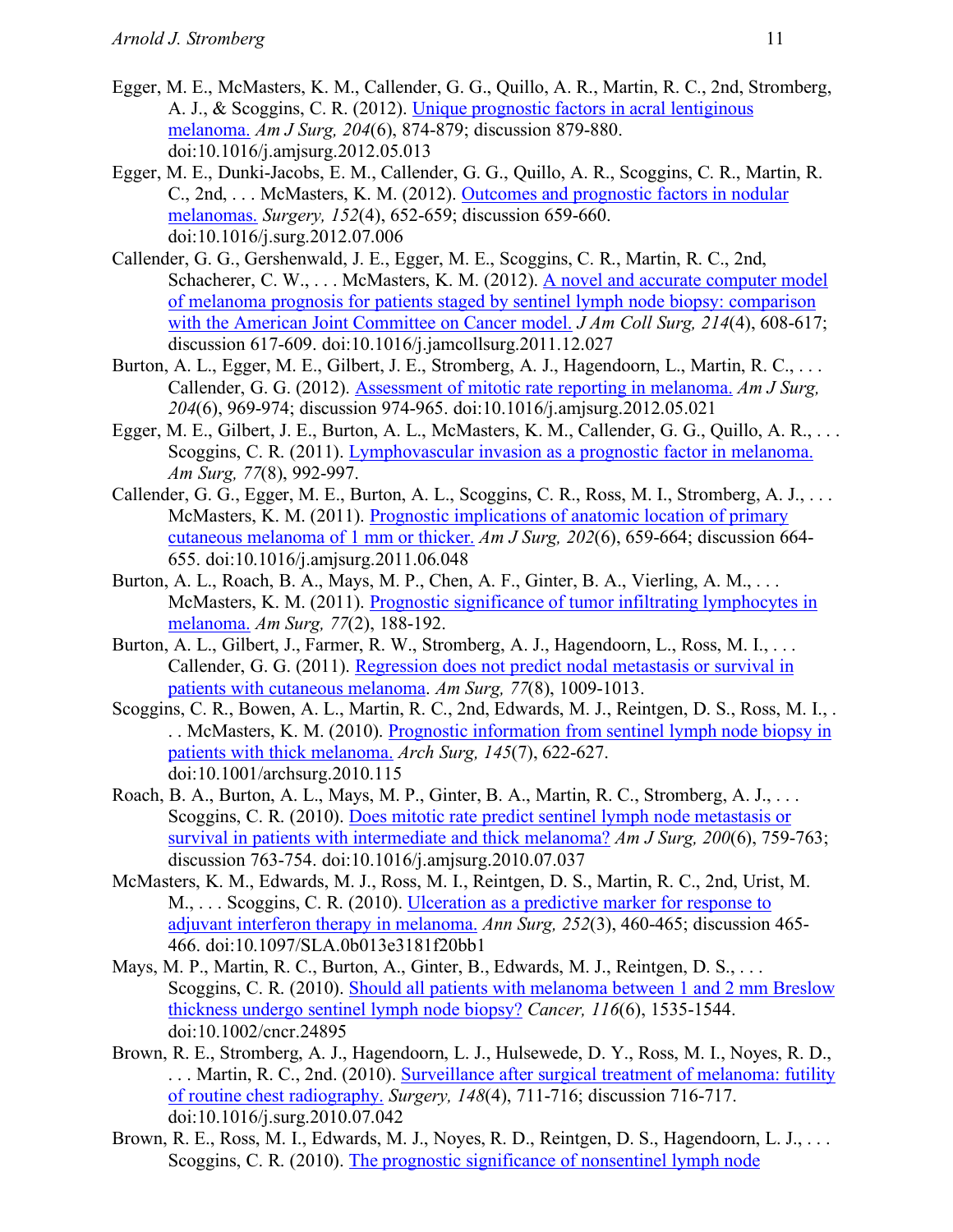metastasis in melanoma. *Ann Surg Oncol, 17*(12), 3330-3335. doi:10.1245/s10434-010- 1208-8

- Bower, M. R., Scoggins, C. R., Martin, R. C., 2nd, Mays, M. P., Edwards, M. J., Reintgen, D. S., . . . McMasters, K. (2010). Second primary melanomas: incidence and outcome. *Am Surg, 76*(7), 675-681.
- Scoggins, C. R., Ross, M. I., Reintgen, D. S., Noyes, R. D., Goydos, J. S., Beitsch, P. D., . . . Sunbelt Melanoma, T. (2006). Gender-related differences in outcome for melanoma patients. *Ann Surg, 243*(5), 693-698; discussion 698-700. doi:10.1097/01.sla.0000216771.81362.6b
- Scoggins, C. R., Ross, M. I., Reintgen, D. S., Noyes, R. D., Goydos, J. S., Beitsch, P. D., . . . McMasters, K. M. (2006). Prospective multi-institutional study of reverse transcriptase polymerase chain reaction for molecular staging of melanoma. *J Clin Oncol, 24*(18), 2849-2857. doi:10.1200/JCO.2005.03.2342
- Eid, S., Stromberg, A. J., Ames, S., Ellis, S., McMasters, K. M., & Martin, R. C. (2006). Assessment of symptom experience in patients undergoing hepatic resection or ablation. *Cancer, 107*(11), 2715-2722. doi:10.1002/cncr.22297
- Martin, R. C., 2nd, Chagpar, A., Scoggins, C. R., Edwards, M. J., Hagendoorn, L., Stromberg, A. J., . . . University of Louisville Breast Cancer Sentinel Lymph Node, S. (2005). Clinicopathologic factors associated with false-negative sentinel lymph-node biopsy in breast cancer. *Ann Surg, 241*(6), 1005-1012; discussion 1012-1005.
- Chao, C., Martin, R. C., 2nd, Ross, M. I., Reintgen, D. S., Edwards, M. J., Noyes, R. D., . . . McMasters, K. M. (2004). Correlation between prognostic factors and increasing age in melanoma. *Ann Surg Oncol, 11*(3), 259-264.

## *Proceedings*

- "A New Nonparametic Control Chart for the Range," **Stromberg, A.J**. (2001), In *American Statistical Association Proceedings of the Section on Quality and Productivity.*
- "New Nonparametric Control Charts for the Median and Trimmed Range." **Stromberg, A.J.**, Griffith, W. and Smith, M. (2000), in *American Statistical Association Proceedings of the Section on Quality and Productivity.*
- "Efficient Computation of Statistical Procedures Based on Subsetting the Observations,'' Hinkle, J. and **Stromberg, A. J.** (1994) In *Computer Science and Statistics*, 26, 419-422.
- "Using Multiple Processors to Compute Robust Regression Estimators,'' **Stromberg, A.J.** and Gardner, S., (1994) Invited paper in *Computer Science and Statistics*, 26, 385-391.
- "Software for computing a robust efficient linear or nonlinear regression estimator," **Stromberg, A.J.** (1994), invited paper in the *American Statistical Association 1994 Proceedings of the Section on Statistical Education*. pgs. 6-11.

## *Other Publications*

Estimating the number of release sites and probability of firing within the nerve terminal by statistical analysis of synaptic charge," Cooper, R.L., Viele, K., and **Stromberg, A.J.** (2003). (Abstract, Society for Integrative and Comparative Biology annual meeting. Toronto, Canada, January 4-7).

# *Book Reviews*

- Book review of "Robust Diagnostic Regression Analysis," **Stromberg, A.J.** (2002), by A. Atkinson M. Riani, *Journal of the American Statistical Association* to appear.
- Book review of "Asymptotic Theory of Nonlinear Regression," **Stromberg, A.J.** (2001), by A. Ivanov, *Journal of the American Statistical Association.*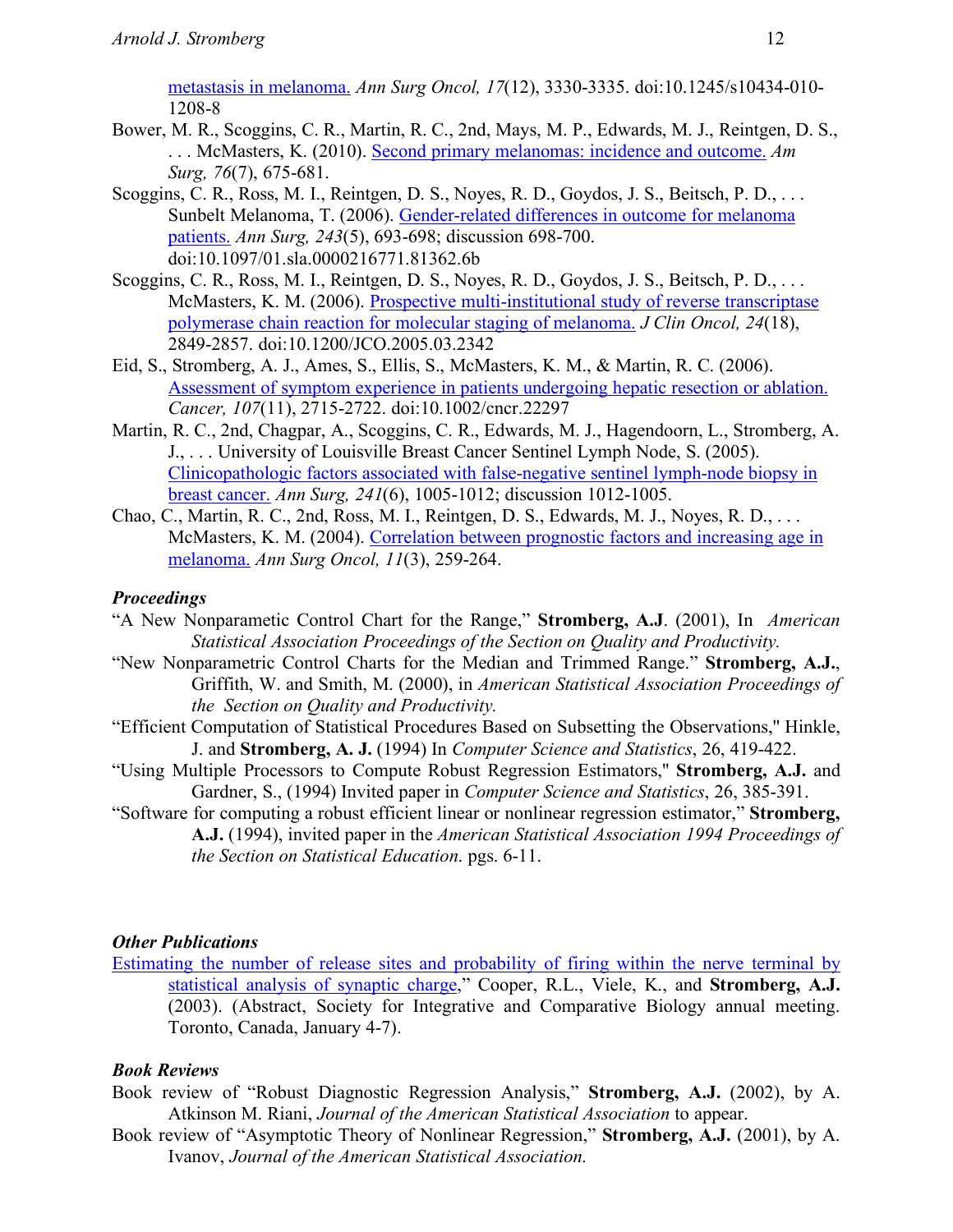- Book review of "Number-theoretic Methods in Statistics," **Stromberg, A.J.** (1996), by K.- T.Fand and Y. Wang. *Technometrics* **38**, 527-528.
- Book review of "Alternative Methods of Regression," **Stromberg, A.J.** (1995), by D. Burkes and Y. Dodge. *Journal of the American Statistical Association* 90, 386.
- "Comment on Hettmansperger and Sheather," **Stromberg, A.J.** (1993), *American Statistician*, **47**, 87.

#### **PRESENTATION**

#### *Invited Lectures*

- "High Breakdown Estimators: Boom or Bust?" School of Public Health, Johns Hopkins University, October, 1991.
- "High Breakdown Estimation in Nonlinear Regression." Second International Conference on the L1 Norm and Related Methods. Neuchatel, Switzerland, August, 1992.
- "Breakdown of Covariance Estimates in Linear Regression." School of Statistics, University of Minnesota, May, 1992.
- "High Breakdown Estimation." Kentucky Chapter Meeting of the American Statistical Association. February, 1992.
- "Bootstrapped versus Jackknifed Covariance Estimates." Department of Statistics, Virginia Tech, November, 1992.
- "Robust Covariance Estimates Based on Resampling." *Symposium on Future Directions in Robust Methods and Data Analysis*, June, 1994.
- "Using Multiple Processors to Compute Robust Regression Estimators." *Interface 94 - 26th Symposium on the Interface: Computing Science and Statistics*, June, 1994.
- "Software for computing a robust efficient linear or nonlinear regression estimator." *Annual Meetings of the American Statistical Association*, August, 1994.
- "New Directions in Statistical Research." Center for Computational Sciences, University of Kentucky. March, 1995.
- "New Directions in Multivariate Analysis." *Southern Region Council on Statistics (SRCOS) Summer Research Conference in Statistics*. June, 1995.
- "Some New Robust Regression Estimators." School of Statistics, University of Minnesota, May, 1996.
- "New Methods of Assessing Variability for Range Control Charts and Other Engineering Applications," Department of Civil Engineering, University of Kentucky, November, 2001.
- Microarray Data Analysis. (Invited Speaker) Arnold Stromberg and Xuejun Peng. Kentucky Chapter of the American Statistical Association, Annual Meeting, Oct 2002. Frankfort, KY.
- "Computational Issues in Robust Statistics." Invited presentation at the 2002 International Conference on Robust Statistics, Vancouver, British Columbia, Canada, May 2002.
- "Report on the 2002 Workshop on Computational Methods for Robust Statistics". Invited presentation at the 2003 International Conference on Robust Statistics, Antwerp Belgium, July 2003.
- Li, H., Stromberg, A.J., Getchell, T.V., and Getchell, M.L. (2003) Analysis of cDNA microarray data from split-plot experiments using mixed model. *Abstract and Presentation at 2003 Joint Statistical Meetings. San Francisco CA. August, 2003.*
- Langub, M.C., Li, H., Stromberg, A., Malluche, H.H., and Koszewski, N.J. (2003) PTH-(7-84) exerts differential global gene expression compared to PTH-(1-84) in cultured human osteoclasts. *Abst. Am. Soc. Nephrology.*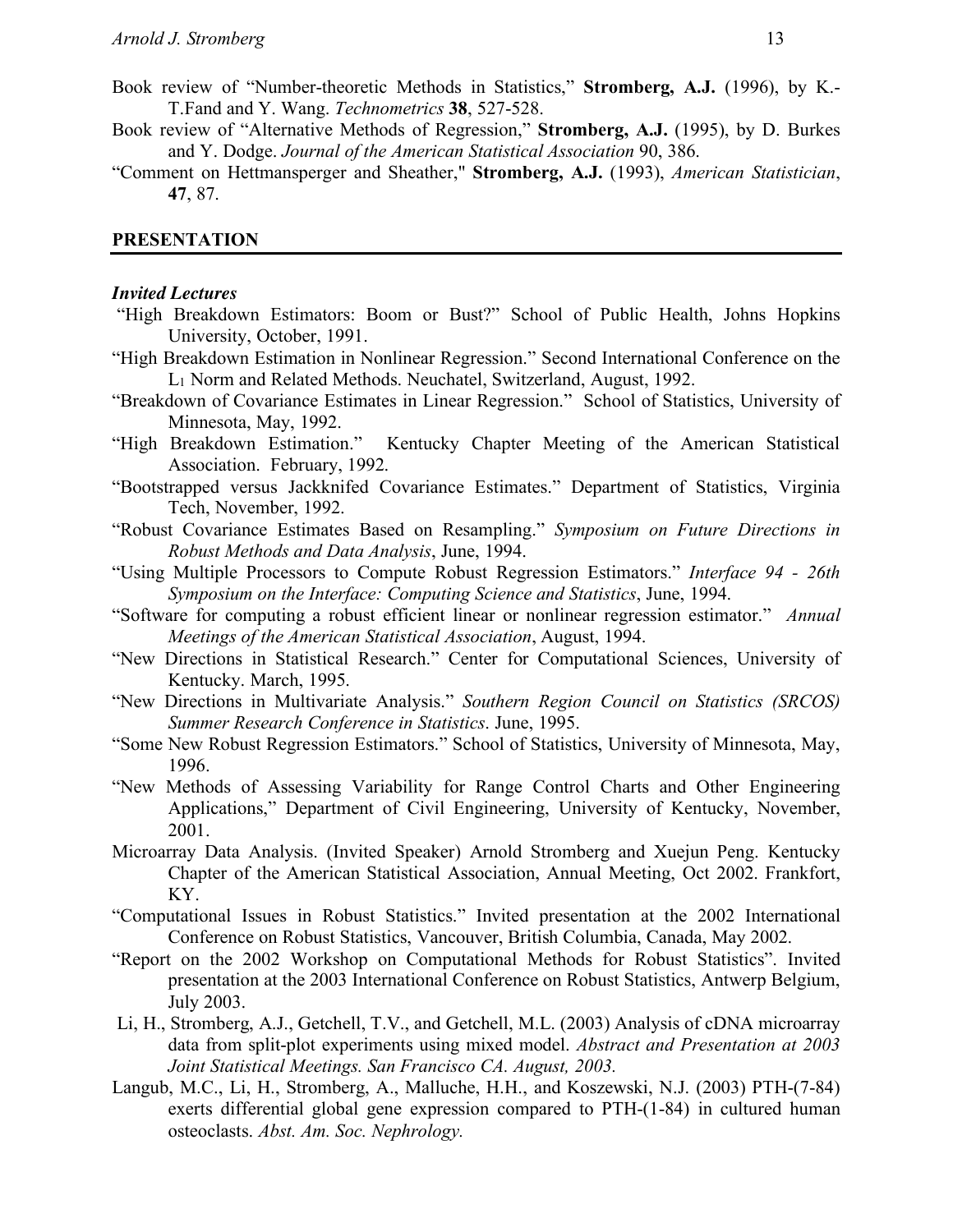- Experiment Design and statistical Analysis for Microarrays.(Invited Speaker) Xuejun Peng, Eric Blalock, and Arnold Stromberg. The 2nd Virtual conference on Genomics and Bioinformatics, Sept. 2002. Fargo, ND.
- Bioinformatics at the University of Kentucky. Arnold J. Stromberg. Presented at OVALS 2004: Life Sciences Without Boundaries Leveraging Resources… Converging Interests. Spring, 2004.
- Robust Regression for Microarray Data Analysis, Arnold J. Stromberg, Hanga Galfalvy, Steven Grambow, Johanna Hardin. Invited paper presented at the Annual Meeting of the American Statistical Association. Toronto, Canada, August 2004.
- Statistical Analysis for Microarray Data. Arnold J. Stromberg. Presented to the Cincinnati Chapter of the American Statistical Association. November, 2004

### *Contributed Lectures*

- "Computing the Exact Value of the Least Median of Squares Estimate in Multiple Linear Regression." *Annual Meeting of the Institute of Mathematical Statistics*, August 1991.
- "Breakdown of Covariance Estimates in Linear Regression." *Annual Meeting of the Institute of Mathematical Statistics* August 1992.
- "Confidence Intervals based on Resampling for Robust Regression Estimators." *Annual Meeting of the Institute of Mathematical Statistics*. August, 1993.
- "Robust Esimation of Parameters for Fitting Circular Arcs." *Annual Meeting of the Institute of Mathematical Statistics* August 9-13, 1998. Joint with Nathan S. Netanyahu, Vasanth Philomin, and Azriel Rosenfeld.
- "Control Charts for the Median and Interquartile Range" International Conference on Robust Statistics, Vorau, Austria, July, 2001.
- "A New Nonparametric Control Chart for the Range." Annual Meeting of the American Statistical Association. August, 2001
- Implications of Pooling RNA Samples for Microarray Experiments.(Contributed Paper). Xuejun Peng, Constance Wood, and **Arnold Stromberg**. The International Biometric Society, Eastern North American Region Spring Meeting March 30 April 2, 2003. Tampa, FL. (Received \$500 prize as runner up for Best Student Paper. The paper has now appeared in *BMC Bioinformatics.*)
- Compound False Positive Rate and Compound Power: an alternative approach to multiplehypothesis testing in Microarrays. (Contributed Paper). Xuejun Peng, Arne Bathke, Constance Wood, Richard Kryscio and **Arnold Stromberg**. Joint Statistical Meeting, August 2003. San Francisco, CA. (Received \$1000 prize for Best Student Papers in Biopharmaceutical Section.
- "Changes in *Nicotiana benthamiana* gene expression in response to rhabdovirus and tospovirus infection". M Goodin, G Senthil, H Liu, and **AJ Stromberg**. The American Society of Virology 23rd annual meeting, July 2004, Montreal, Canada
- "Informatic analysis of stem/progenitor cell regulatory genes in the murine olfactory mucosa following target ablation of olfactory receptor neurons". TV Getchell, RA Vaishnav, H Liu, **AJ Stromberg**, K Kwong, and ML Getchell. Association for Chemoreception Sciences Annual Meeting, 10th Annual Kentucky EPSCoR Conference, May 13, 2004, Lexington, KY, USA.
- "Informatic analysis of stem/progenitor cell regulatory genes in the murine olfactory mucosa following target ablation of olfactory receptor neurons". TV Getchell, RA Vaishnav, H Liu, **AJ Stromberg**, K Kwong, and ML Getchell. Association for Chemoreception Sciences Annual Meeting, April 2004, Sarasota, FL, USA.
- "Informatic analysis of apoptotic regulatory genes in the murine olfactory mucosa following target ablation". TV Getchell, RA Vaishnav, H Liu, C Chirila, K Kwong, CP Green, **AJ**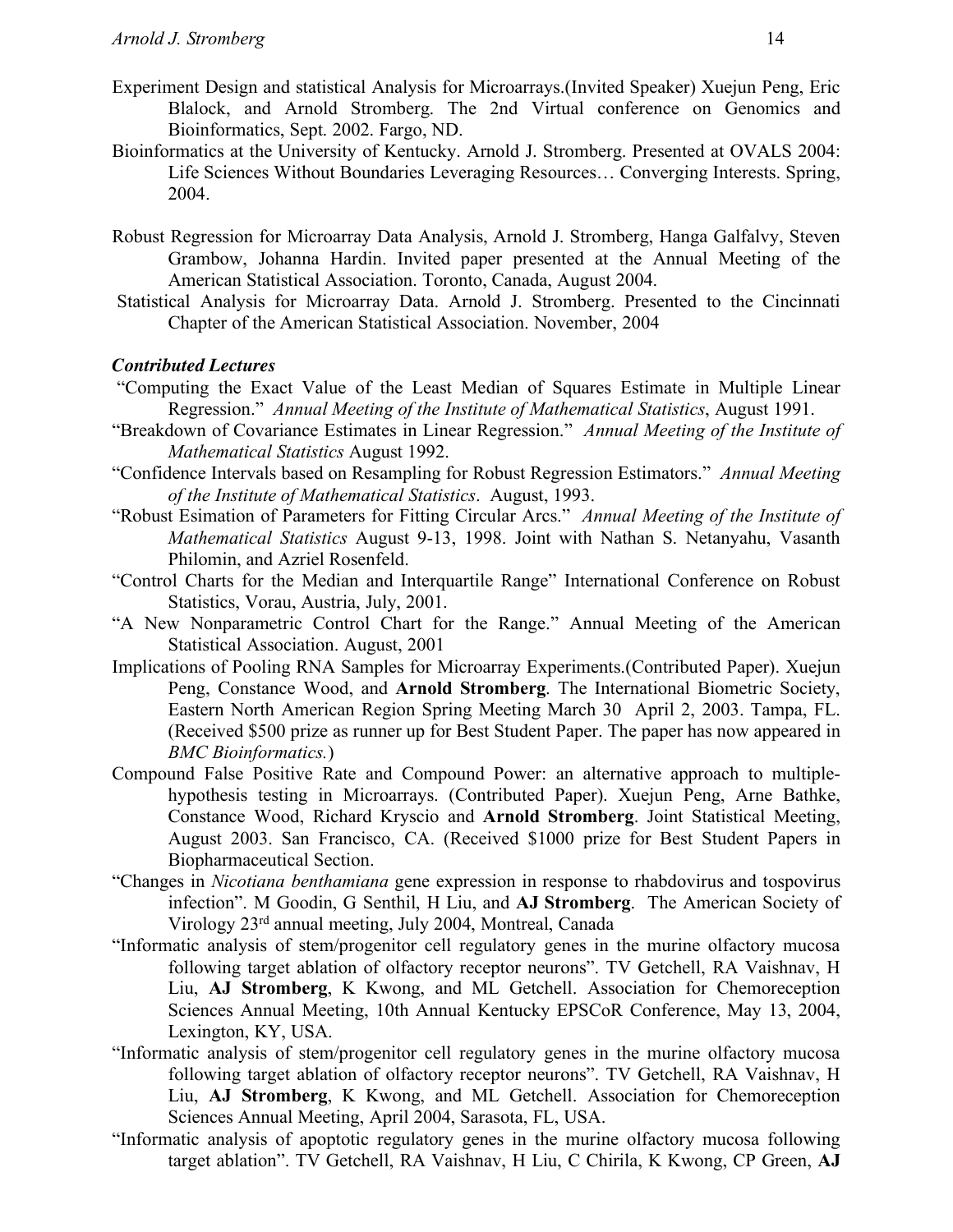**Stromberg**, and ML Getchell. Genomics 2004 University of Kentucky, April 2004, Lexington, KY, USA.

- S. Tarima, Yuriy G. Dmitriev, Nonimputational Technique for Parameter Estimation on Missing Data // JSM, Toronto, August, 2004.
- Getchell ML, Kwong K, Vaishnav RA, Liu Y, **Stromberg A**, and Getchell TV, "TARGET ABLATION-INDUCED MACROPHAGE RECRUITMENT IN MIP-1α KNOCK-OUT MICE: RESTORATION OF FUNCTION BY MIP-1α INJECTION", 10th Annual Kentucky EPSCoR Conference, May 13, 2004, Lexington,KY
- Getchell TV, Kwong K, Saunders CP, Etscheidt J, Rozenova KA, Liu H, Vaishnav RA, **Stromberg AJ**, and Getchell ML. Leptin modulates olfactory-mediated behavior in *ob/ob* mice. Society for Neuroscience 35th Annual Meeting, Nov 2005, Washington DC, USA.
- Liu H and **Stromberg AJ**. Gene discovery and pattern recognition for microarray time-course experiments using regression models. Joint Statistical Meeting, Aug. 2005, Minneapolis, MN, USA.
- Liu H, Saunders CP, Borders AS, Getchell TV, Getchell ML, and **Stromberg AJ**. Alternatives to EASE analysis for microarray data: from gene lists to biological functions. The 28th Annual Midwest Biopharmaceutical Statistics Workshop, May 2005, Muncie, IN, USA.
- Borders AS, Getchell ML, Liu H, **Stromberg AJ**, and Getchell TV. EASE analysis of gene expression profiles from murine olfactory mucosa following target ablation. Achems Annual Meeting, April 2005, Sarasota, FL, USA.
- Liu H, Tarima S, Borders AS, Getchell TV, Getchell ML, and **Stromberg AJ**. Quadratic regression analysis for gene discovery and pattern recognition for small sample microarray experiments. 2005 Hawaii International Conference on Statistics, Jan. 2005. Honolulu, HI, USA.

## **STATISTICAL FUNDING**

### *Current*

| ID Pending (Cooper)<br><b>NIH/NCRR</b>                                                                  | 05/01/04-04/30/19     | $0.18 \text{ AY}$ |
|---------------------------------------------------------------------------------------------------------|-----------------------|-------------------|
| <b>KY-INBRE; Kentucky Network Biomedical Research</b><br>Role: Co- Investigator for statistical support |                       |                   |
| P42 ES007380 (Hennig)<br><b>NIH/NIEHS</b>                                                               | 04/07/97-03/31/19     | $0.88$ AY         |
| <b>Nutrition and superfund chemical toxicity</b><br>Role: Co-Investigator for statistical support       |                       |                   |
| U17 CE002601 (Brown)<br><b>CDC</b>                                                                      | 09/01/09-08/31/19     | $0.01 \text{ AY}$ |
| Kentucky violent death reporting system<br>Role: Co-PI for statistical support                          |                       |                   |
| TC-1403-14049 (Williams)<br><b>PCORI</b>                                                                | $01/01/15 - 03/31/19$ | $0.72 \text{ AY}$ |
| Project ACHIEVE: Achieving Patient-Centered Care and Optimized Health in Care<br><b>Transition</b>      |                       |                   |
| Role: Co-PI for statistical support                                                                     |                       |                   |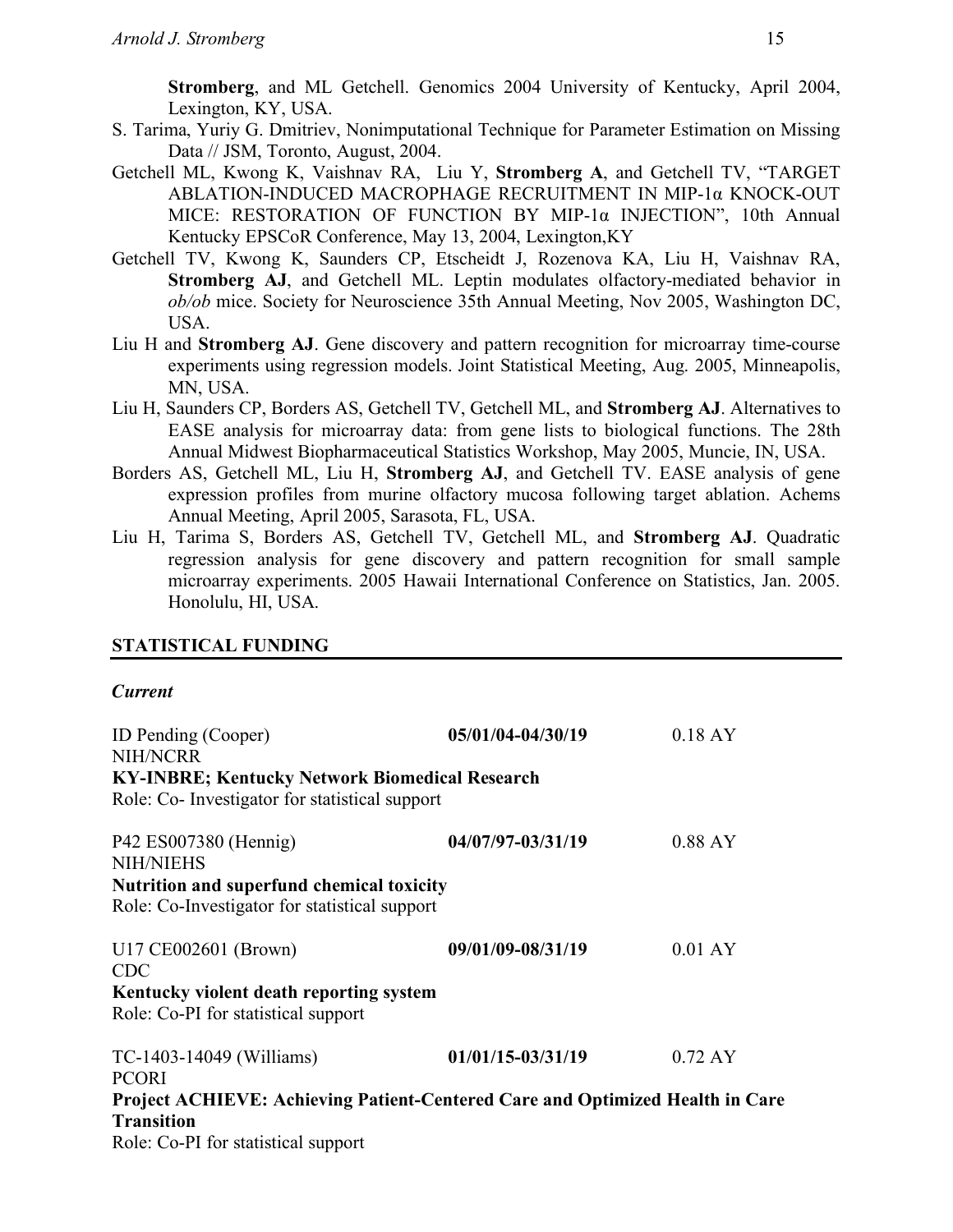| 16GRNT30820006 (Yu, Guoquiang)<br>AHA: Great Rivers Affiliate                                                                                                            | $07/01/16 - 06/30/18$ | 0.09 AY           |
|--------------------------------------------------------------------------------------------------------------------------------------------------------------------------|-----------------------|-------------------|
| Spatially Resolved Diffuse Correlation Spectroscopy for Cerebral Blood Flow Monitoring                                                                                   |                       |                   |
| in Mouse Stroke Model<br>Role: Co-PI for statistical support                                                                                                             |                       |                   |
| R21CA205778-02 (Wang, C)<br><b>NCI</b>                                                                                                                                   | 08/01/16-07/31/18     | $0.27 \text{ AY}$ |
| <b>Statistical Detection and Biochemical Classification of Cancer Driver Mutation Patterns in</b><br><b>Biological Networks</b><br>Role: Co-PI for statistical support   |                       |                   |
| DMS-1713015 (Stromberg)<br><b>NSF</b>                                                                                                                                    | 05/01/18-04/30/19     | 0.0 AY            |
| The SRCOS Summer Research Conference in Statistics and Biostatistics<br>Role: PI                                                                                         |                       |                   |
| R01 EY021769 (Morris)<br><b>NIH/NEI</b>                                                                                                                                  | 08/01/12-07/31/18     | 0.0AY<br>$0.6$ SY |
| The role of Insm1a in photoreceptor differentiation<br>Role: Co-Investigator for statistical support                                                                     |                       |                   |
| PP-1609-25975 (Stromberg)<br>National Multiple Sclerosis Society                                                                                                         | 03/01/17-02/28/18     | 0.72AY            |
| <b>Identifying Gene or SNP Based Interactions in Multiple Sclerosis Datasets</b><br>Role: Co-PI for statistical support                                                  |                       |                   |
| 1R01AG055359-01A1 (Saito)<br>National Institute on Aging                                                                                                                 | 09/01/17-05/31/22     | 0.36AY            |
| Mechanisms Mediating Severity of Acute Pancreatitis in the Aged<br>Role: Co-PI for statistical support                                                                   |                       |                   |
| UL1TR001998 (Kern)<br>NIH/NCATS                                                                                                                                          | $08/15/16 - 05/31/20$ | 0.45AY            |
| <b>Kentucky Center for Clinical and Translational Science</b><br>Role: Co-PI for statistical support                                                                     |                       |                   |
| BCS-1563779 (Lyon)<br><b>NSF</b>                                                                                                                                         | 03/15/16-05/31/18     | $0.0$ AY(Y1)      |
| Variables Influencing Increased Agricultural Yields in Areas of Socioeconomic Transition<br>Role: Co-PI for statistical support                                          |                       |                   |
| 1R01GM126181-01 (Saito)<br>NIH/NIGMS                                                                                                                                     | 09/01/18-08/31/23     | $0.36 \text{ AY}$ |
| <b>Chronic Muscle Weakness in Sepsis Survivors</b><br>Role: Co-PI for statistical support                                                                                |                       |                   |
| PON2 500 1700000999 (Stromberg, AJ)<br>Kentucky Justice and Public Safety Cabinet<br>"Needs Assessment and Strategic Planning"<br>Role: Statistical Research Coordinator | 03/15/2017-06/30/2018 | $0.45 \text{ AY}$ |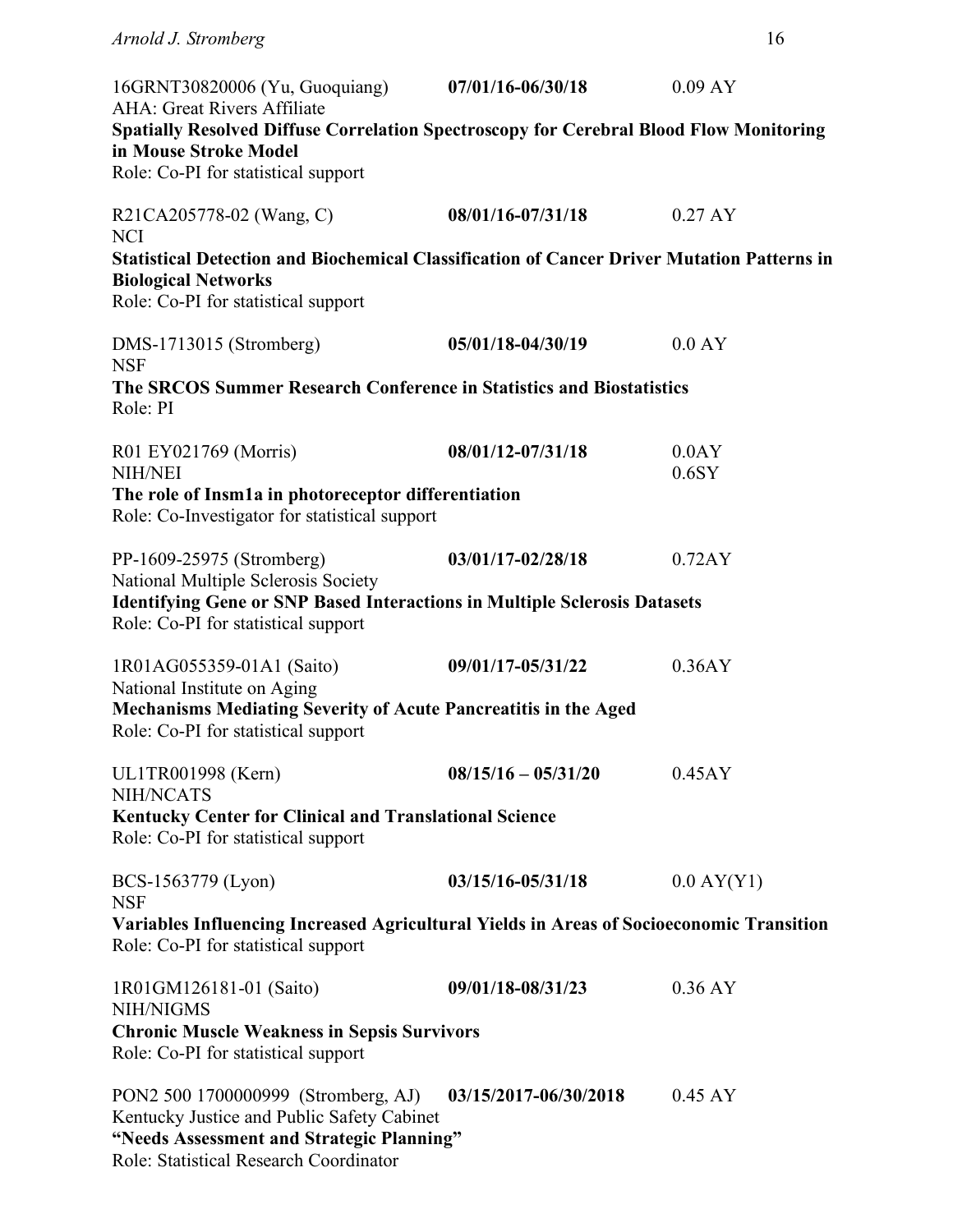# OVERLAP: None

# PENDING:

| (Stromberg)<br>NIH/NCRR                             | 05/01/19-04/30/24                                                                                                                                                           | 1.8 AY            |
|-----------------------------------------------------|-----------------------------------------------------------------------------------------------------------------------------------------------------------------------------|-------------------|
|                                                     | <b>KY-INBRE; Kentucky Network Biomedical Research (renewal)</b>                                                                                                             |                   |
| Role: Co- Investigator for statistical support      |                                                                                                                                                                             |                   |
| (Stromberg)                                         | 09/01/17-08/31/19                                                                                                                                                           | $0.05 \text{ AY}$ |
| University of Louisville                            |                                                                                                                                                                             |                   |
|                                                     | Development of a Mouse Model for Preclinical Screening of Investigational Drugs Against                                                                                     |                   |
| Pseudomonas Aeruginosa                              |                                                                                                                                                                             |                   |
| Role: PI for statistical support (sub-award for UK) |                                                                                                                                                                             |                   |
| (Stromberg)                                         | 08/15/17-05/16/18                                                                                                                                                           | $1.08 \text{ AY}$ |
| KY Cabinet for Health and Human Services            |                                                                                                                                                                             |                   |
| disorder (OUD)                                      | Mitigate Opioid Overuse and Overdose in Kentucky Medicaid Patients by Analyzing<br>Existing Claims Data to Identify Significant Combinations of Risk factors for opioid use |                   |
| Role: PI for statistical support                    |                                                                                                                                                                             |                   |
| (Stromberg)                                         | 05/01/19-04/30/20                                                                                                                                                           | 0.0 AY            |
| <b>NSF</b>                                          |                                                                                                                                                                             |                   |
|                                                     | The SRCOS Summer Research Conference in Statistics and Biostatistics                                                                                                        |                   |
| Role: PI                                            |                                                                                                                                                                             |                   |
| (Cardarelli)                                        | 04/01/18-03/31/2023                                                                                                                                                         | 0.45AY            |
| <b>NIH</b>                                          |                                                                                                                                                                             | 0.15SY            |
| <b>Terminate Lung Cancer Kentucky Trial</b>         |                                                                                                                                                                             |                   |
| Role: co-PI for statistical support                 |                                                                                                                                                                             |                   |
| (Garvy)                                             | 12/01/17-11/30/22                                                                                                                                                           | 0.45AY            |
| NIH                                                 |                                                                                                                                                                             |                   |
| Role: co-PI for statistical support                 | <b>Innate Immune Interactions with the Trophic Life Forms of Pneumocystis</b>                                                                                               |                   |
|                                                     |                                                                                                                                                                             |                   |
| (Capilouto)                                         | 07/01/18-06/30/2020                                                                                                                                                         | 0.18AY            |
| NIH                                                 |                                                                                                                                                                             | $0.06$ SY         |
|                                                     | <b>Modeling Sucking Performance in Infants with Neonatal Abstinence Syndrome to</b><br>Determine the Impact of Addiction on Feeding Skill Development                       |                   |
| Role: co-PI for statistical support                 |                                                                                                                                                                             |                   |
|                                                     |                                                                                                                                                                             |                   |
| (Kawashima)                                         | 01/01/18-12/31/2021                                                                                                                                                         | 0.09AY            |
| <b>NIFA</b>                                         |                                                                                                                                                                             |                   |
| <b>Better Yield and Climate Resilience</b>          | An Integrated Approach to Understand Soybean Early Seed Developmental Processes for                                                                                         |                   |
| Role: co-PI for statistical support                 |                                                                                                                                                                             |                   |

| 02/01/18-01/31/19<br>0.23AY |
|-----------------------------|
|                             |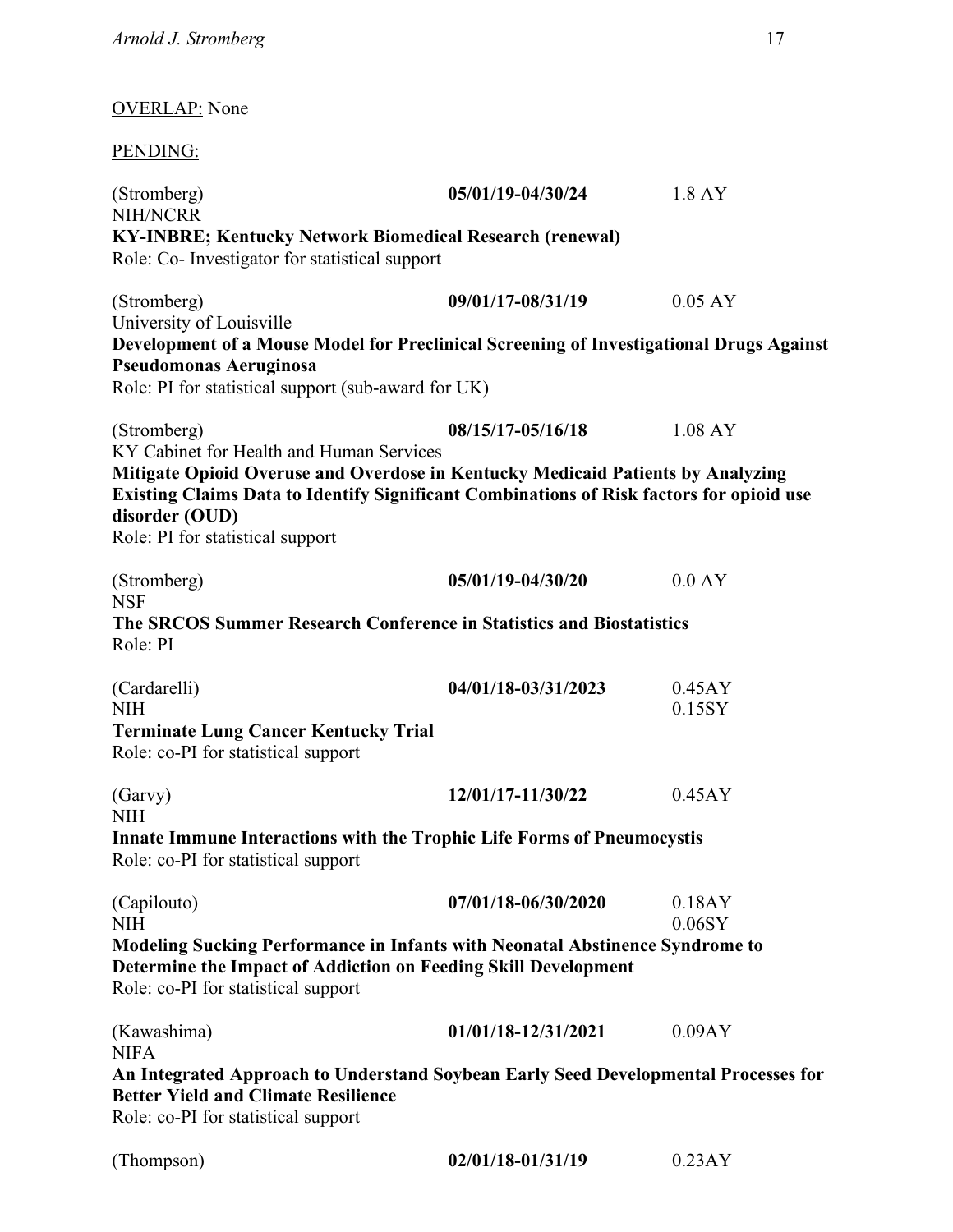| <b>AHA</b>                                                                                                                                                                                                |                       | $0.50$ SY           |
|-----------------------------------------------------------------------------------------------------------------------------------------------------------------------------------------------------------|-----------------------|---------------------|
| <b>Identifying Combinations of Factors Associated with Cardiovascular Disease by Deploying</b><br>a Statistical Tool on the Precision Medicine Platform<br>Role: co-PI for statistical support            |                       |                     |
| (Starr)<br><b>NIH</b>                                                                                                                                                                                     | 07/01/18-06/30/23     | 0.18AY<br>$0.06$ SY |
| Visceral Fat Gamma Delta T Cells in Sepsis Pathogenesis<br>Role: co-PI for statistical support                                                                                                            |                       |                     |
| (Stromberg)<br>University of Louisville (sub-award)<br><b>KBRIN Equipment Request</b><br>Role: PI                                                                                                         | 05/01/18-04/30/19     | 0.00AY              |
| (Abt)                                                                                                                                                                                                     | 10/01/18-09/30/21     | 0.45AY              |
| <b>DOD</b><br>The Interaction Between Mild Traumatic Brain Injury and Musculoskeletal Injury<br><b>Diminishes Manpower and Resilience in US Military Personnel</b><br>Role: co-PI for statistical support |                       |                     |
| (Saito)                                                                                                                                                                                                   | 04/01/18-03/31/23     | 0.45AY              |
| National Institute on Aging<br>Mechanisms Mediating Severity of Acute Pancreatitis in the Aged<br>Role: Co-PI for statistical support                                                                     |                       |                     |
| <b>Past</b>                                                                                                                                                                                               |                       |                     |
| R01 EY021769 (PI: Morris, A)<br><b>NIH/NEI</b>                                                                                                                                                            | 08/01/12-07/31/17     |                     |
| The role of Insm1a in photoreceptor differentiation<br>Role: Co-Investigator for statistical support                                                                                                      |                       |                     |
| TC-1403-14049 (PI: Williams, M)<br><b>PCORI</b>                                                                                                                                                           | $01/01/15 - 12/31/17$ |                     |
| Project ACHIEVE: Achieving Patient-Centered Care and Optimized Health in Care<br><b>Transition</b>                                                                                                        |                       |                     |
| Role: Co-PI for statistical support                                                                                                                                                                       |                       |                     |
| R01 NS061933 (PI: Nelson, P)<br><b>NIH/NIA</b>                                                                                                                                                            | 09/30/08-02/28/12     |                     |
| A specific microRNA (Mir-107) is a potential therapeutic target in Alzheimer's disease<br>Role: Co-Investigator for statistical support                                                                   |                       |                     |
| R21 AG036875 (PI: Nelson, P)<br><b>NIH/NIA</b>                                                                                                                                                            | 06/15/10-05/31/13     |                     |
| Novel assay identifies all microRNA targets in Alzheimer and normal aged brains<br>Role: Co-Investigator for statistical support                                                                          |                       |                     |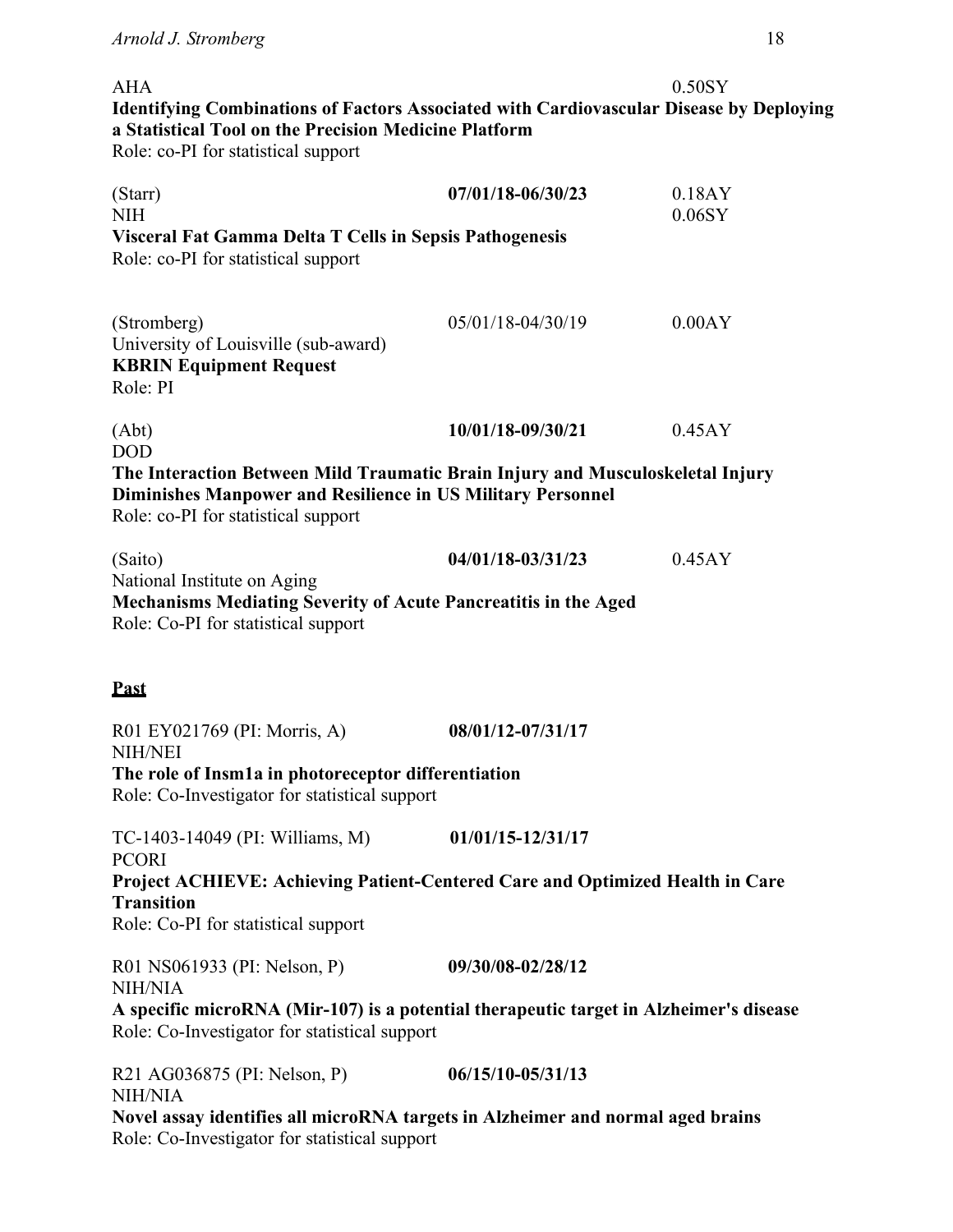| P20 GM020145 (PI: Ebersole, J)                                                                                              | 09/23/04-07/31/14                                                                 |  |
|-----------------------------------------------------------------------------------------------------------------------------|-----------------------------------------------------------------------------------|--|
| NIH/NIGMS<br><b>Center for the Biologic Basis of Oral/Systemic Disease</b><br>Role: Co-Investigator for statistical support |                                                                                   |  |
| TUL-590-09/10 (PI: Voss, S)<br>Tulane University-DOD/DARPA                                                                  | 07/01/09-04/30/15                                                                 |  |
| Role: Co-Investigator for statistical support                                                                               | Signaling network interactions controlling mouse and salamander limb regeneration |  |
| R01 AG039732 (PI: Saito, H)<br>NIH/NIA                                                                                      | 08/01/11-07/31/16                                                                 |  |
| The role of adipose tissue in age-dependent sensitivity to critical illness<br>Role: Co-PI for statistical support          |                                                                                   |  |
| <b>HRSA</b>                                                                                                                 |                                                                                   |  |
| University of Kentucky Biomedical Informatics Initiative                                                                    |                                                                                   |  |
| D1BRH20410-01-00 (PI: Conigliaro)<br>Role: Co-PI for statistical support                                                    | 09/01/10-08/31/12                                                                 |  |
| NIH                                                                                                                         |                                                                                   |  |
|                                                                                                                             | Exercise as a Novel Strategy to Target Methamphetamine-Induced Cerebrovascular    |  |
| <b>Toxicity</b>                                                                                                             |                                                                                   |  |
| R01 DA027569-02 (PI: Toberek)                                                                                               | 09/01/09-08/31/14                                                                 |  |
| Role: Co-PI for statistical support                                                                                         |                                                                                   |  |
| NIH/NCRR/CTSA                                                                                                               |                                                                                   |  |
| <b>Kentucky Center for Clinical and Translational Science</b>                                                               |                                                                                   |  |
| U54 RR031263 (PI: Kern, P)                                                                                                  | 06/01/11-06/30/16                                                                 |  |
| Role: Co-PI for statistical support                                                                                         |                                                                                   |  |
|                                                                                                                             |                                                                                   |  |

NSF **The SRCOS Summer Research Conference in Statistics and Biostatistics** DMS-1613061 (PI: Stromberg,A) **04/01/16-03/31/17** Role: PI

# *INTERNAL SUPPORT*

Vice-Chancellor for Research and Graduate Studies Graduate Research Assistant for Microarray Data Analysis

Center of Computational Sciences at the University of Kentucky Graduate Research Assistantship in Computational Sciences."Cluster Analysis; Identifying Influential Points" \$12,300 **07/01/93-06/30-94** Special Summer Faculty Research Fellowship \$6,000 **06/01/95-08/31/95**

College of Arts and Sciences Research Assistantship Support

\$5,000/year **05/31/92-08/31/96** (summer only)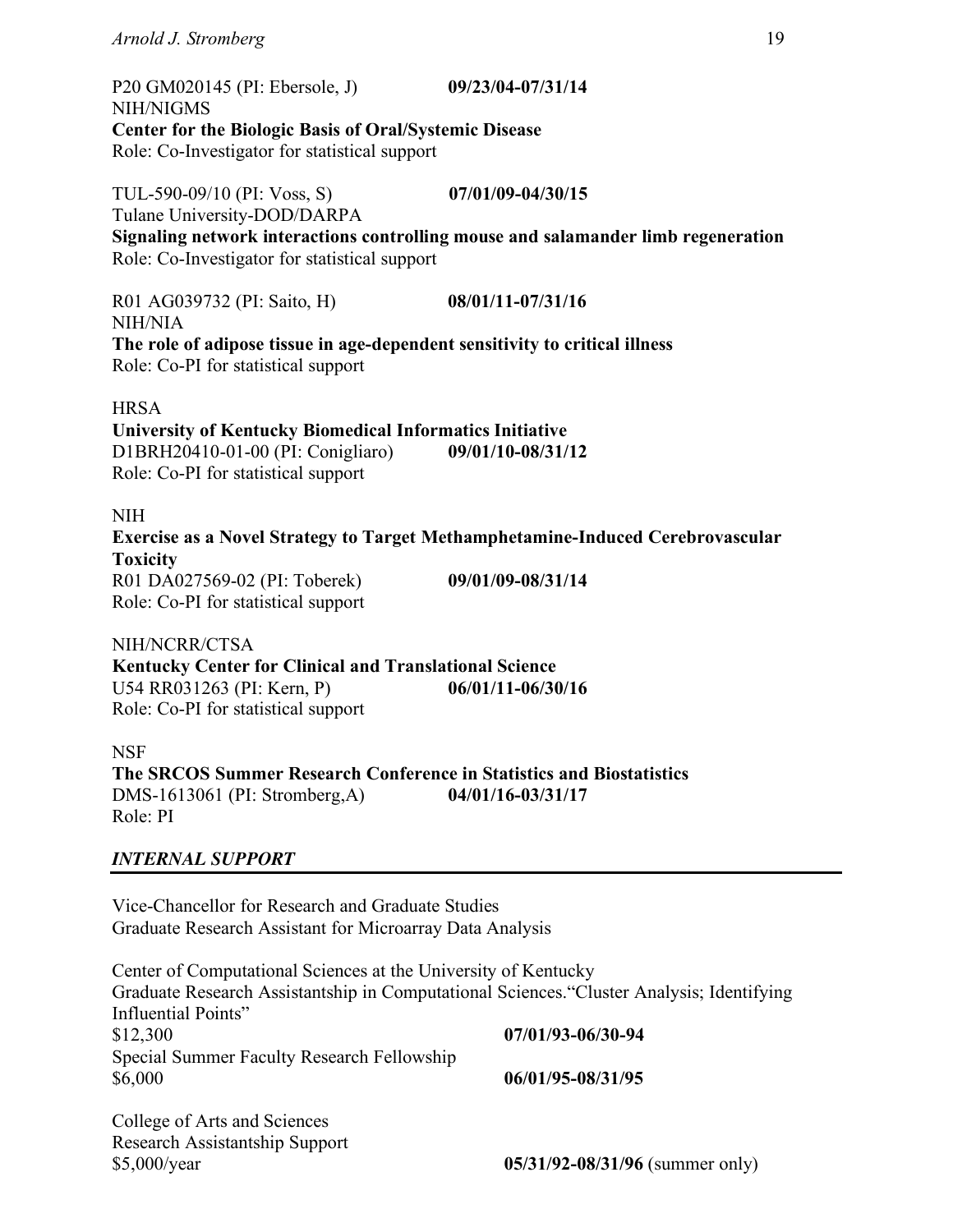# **PATENTS**

U.S. Utility Patent S.N. 10/442,330; 6.980,875 B1 NONPARAMETRIC CONTROL CHART FOR THE RANGE Inventors: Dr. Arnold J. Stromberg **04/01/04;12/27/05** (patents issued)

# **COURSES TAUGHT**

*UNIVERSITY OF KENTUCKY*

**STA Statistical Analysis**

**STA Design of Experiments** 

**STA Applied Linear Regression**

**STA Multivariate Analysis**

**STA Linear Models**

*UNIVERSITY OF NORTH CAROLINA AT CHAPEL HILL*

**STA Statistics for Management**

**STA Engineering Statistics**

**STA Introduction to Statistics**

# **ADVISING STUDENTS**

| <b>Graduated</b>                                            |         |                                                                                     |
|-------------------------------------------------------------|---------|-------------------------------------------------------------------------------------|
| <b>Onecia Gibson</b><br>$\bullet$                           | 12/1996 | PhD                                                                                 |
| "Improved Diagnostics for Multivariate Analysis."           |         |                                                                                     |
| *Full support from AASERT grant.                            |         |                                                                                     |
| • Yehling Chen                                              | 12/1996 | PhD                                                                                 |
| "The Least Trimmed Squares Nonlinear Regression Estimator." |         |                                                                                     |
| <b>Melissa Flett</b><br>$\bullet$                           | 05/1998 | PhD                                                                                 |
| "Robustness Concepts for Partial Least Squares."            |         | Co-chair Bill Rayens.                                                               |
| <b>Steven Grambow</b><br>$\bullet$                          | 05/1999 | PhD                                                                                 |
| "Feasible Solution Algorithms."                             |         |                                                                                     |
| Kjell Johnson<br>$\bullet$                                  | 05/1999 | PhD                                                                                 |
| "Influence Measures for Soft Modelling Technques."          |         | Co-chair Bill Rayens                                                                |
| <b>Xuejun Peng</b><br>$\bullet$                             | 06/2003 | <b>PhD</b>                                                                          |
|                                                             |         | "Simultaneous Inference and Sample Size Considerations in Microarray Data Analysis" |
| Co-chair Richard Kryscio                                    |         |                                                                                     |
| Hua Liu<br>٠                                                | 2006    | PhD                                                                                 |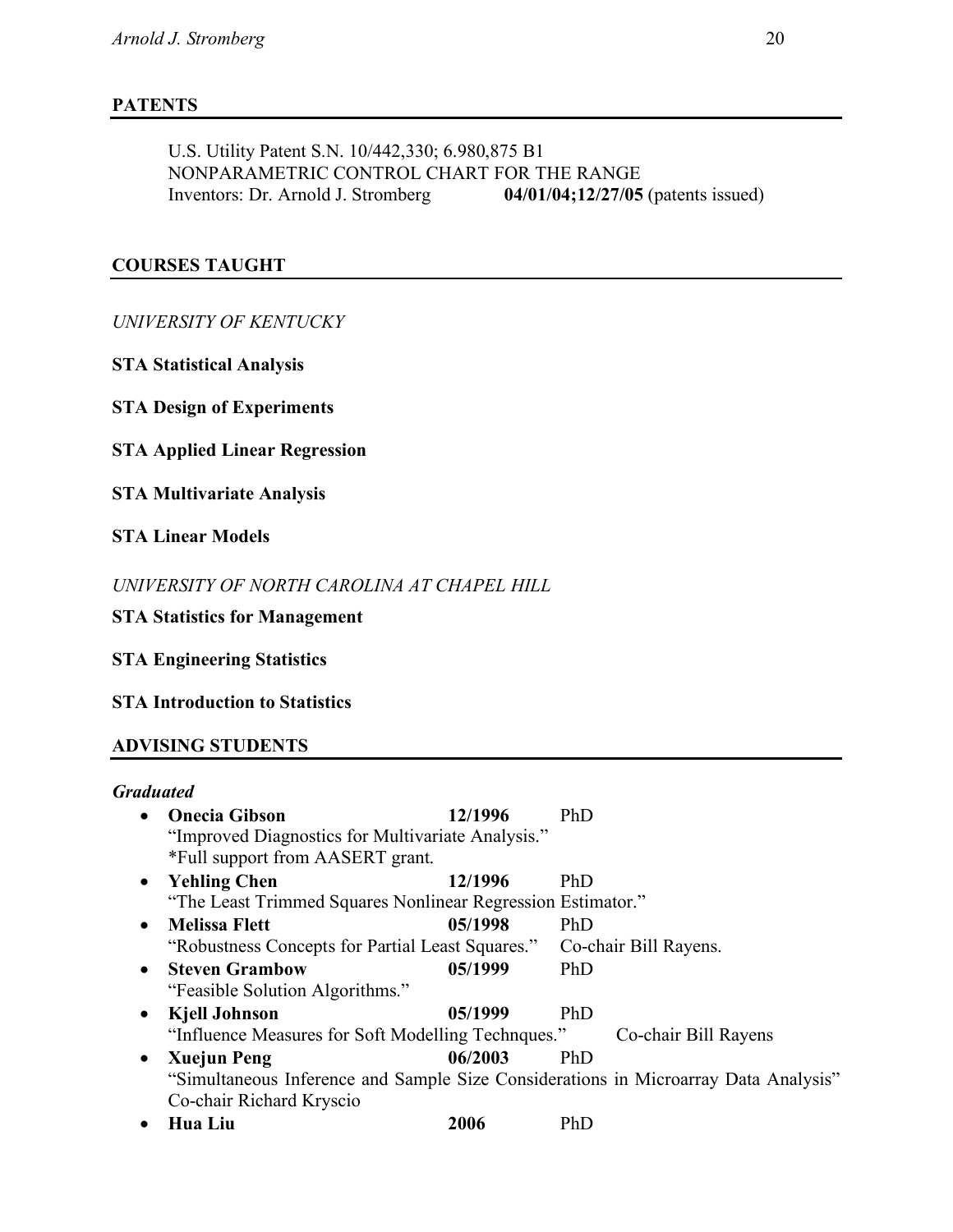"Asymptootic Properties of Partial Areas Under the Receiver Operating Characteristic Curve with Applications in Microarray Experiments." Co-chair, Connie Wood

• **Shu Shen 2016** PhD "Developing an Alternative Way to Analyze Nanostring Data"

# *Current Students*

• **Tyson France**

# **PROFESSIONAL ACTIVITIES**

## **Reviewer for Funding Agencies**

- National Science Foundation grant applications (1993, 1994, 2004, 2005).
- NIEHS Superfund proposals (2005)
- Panel Reviewer, SCREMS proposals, NSF, 2004.

## **Book Proposal Reviewer**

• Book reviewer for Wadsworth Publishing.

## **Professional Societies**

- American Statistical Association
- Institute of Mathematical Statistics

## **Positions**

- Session Chair, *Annual Meeting of the American Statistical Association.* August, 1991.
- Session Organizer and Chair, *Southern Region Council on Statistics (SRCOS) Summer Research Conference in Statistics*, June, 1995.
- President-Elect for SRCOS 2017-2019

# **Journal Editor (**†Associate)

- *J. of Computational and Graphical Statistics*† (2005-present)
- *The Journal of Statistical Software*† (1996-present)
- *The American Statistician*† (06/94-06/97)

# **Journal Referee**

- *Annals of Statistics* (1993),
- *Journal of the American Statistical Association* (1994, 1995, 1996, 1997, 1998, 1999, 2000, 2001)
- *BMC Bioinformatics* (2003, 2004, 2005)
- *Journal of Statistical Planning and Inference* (1994 and 1995),
- *Parisankhyan Samikkha* (1994),
- *Statistics and Computing* (1993 and 1995),
- *Statistics and Probability Letters* (1993),
- *Computational Statistics and Data Analysis* (1994 and 1995),
- *Communications in Statistics* (1994, 1999, 2000).
- *The American Statistician* (1995)
- *Journal of Computational Graphics and Statistics* (1995)
- *Chemometrics* (1995)
- *Technometrics* (1997)

# **ACADEMIC AWARDS AND HONORS**